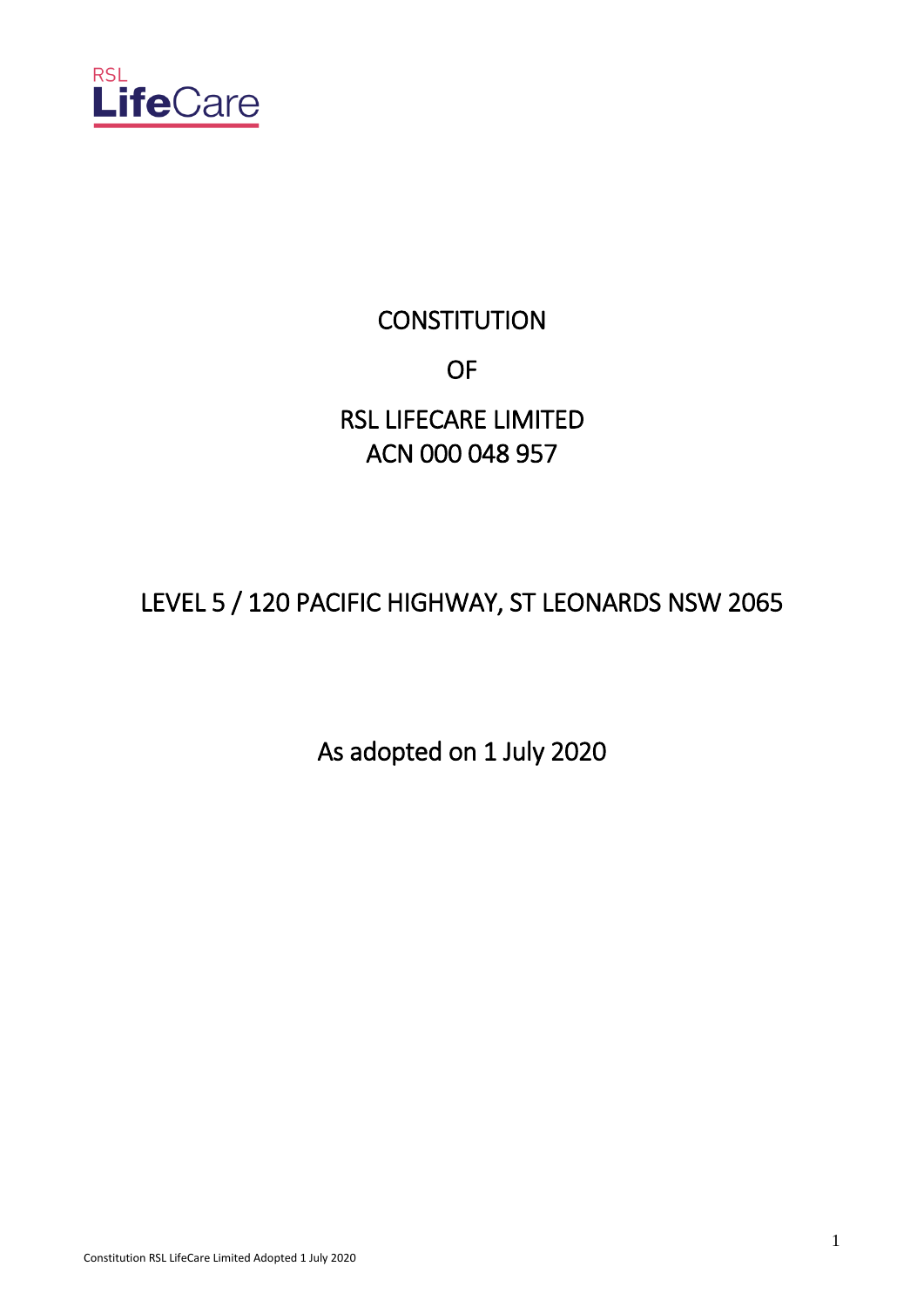

# Contents

| 1.   |                                                                            |  |
|------|----------------------------------------------------------------------------|--|
| 1.1  |                                                                            |  |
| 1.2  |                                                                            |  |
| 1.3  |                                                                            |  |
| 1.4  |                                                                            |  |
| 2.   |                                                                            |  |
| 2.1  |                                                                            |  |
| 2.2  |                                                                            |  |
| 3.   |                                                                            |  |
| 3.1  |                                                                            |  |
| 3.2  |                                                                            |  |
| 4.   |                                                                            |  |
| 4.1  |                                                                            |  |
| 4.2  |                                                                            |  |
| 4.3  |                                                                            |  |
| 4.4  |                                                                            |  |
| 4.5  |                                                                            |  |
| 4.6  |                                                                            |  |
| 4.7  |                                                                            |  |
| 4.8  |                                                                            |  |
| 5.   |                                                                            |  |
| 5.1  |                                                                            |  |
| 5.2  |                                                                            |  |
| 5.3  |                                                                            |  |
| 5.4  |                                                                            |  |
| 5.5  |                                                                            |  |
| 5.6  |                                                                            |  |
| 5.7  |                                                                            |  |
| 5.8  |                                                                            |  |
| 5.9  |                                                                            |  |
| 5.10 |                                                                            |  |
| 5.11 |                                                                            |  |
| 5.12 | Proxy, attorney or corporate representative at postponed general meeting 9 |  |
| 6.   |                                                                            |  |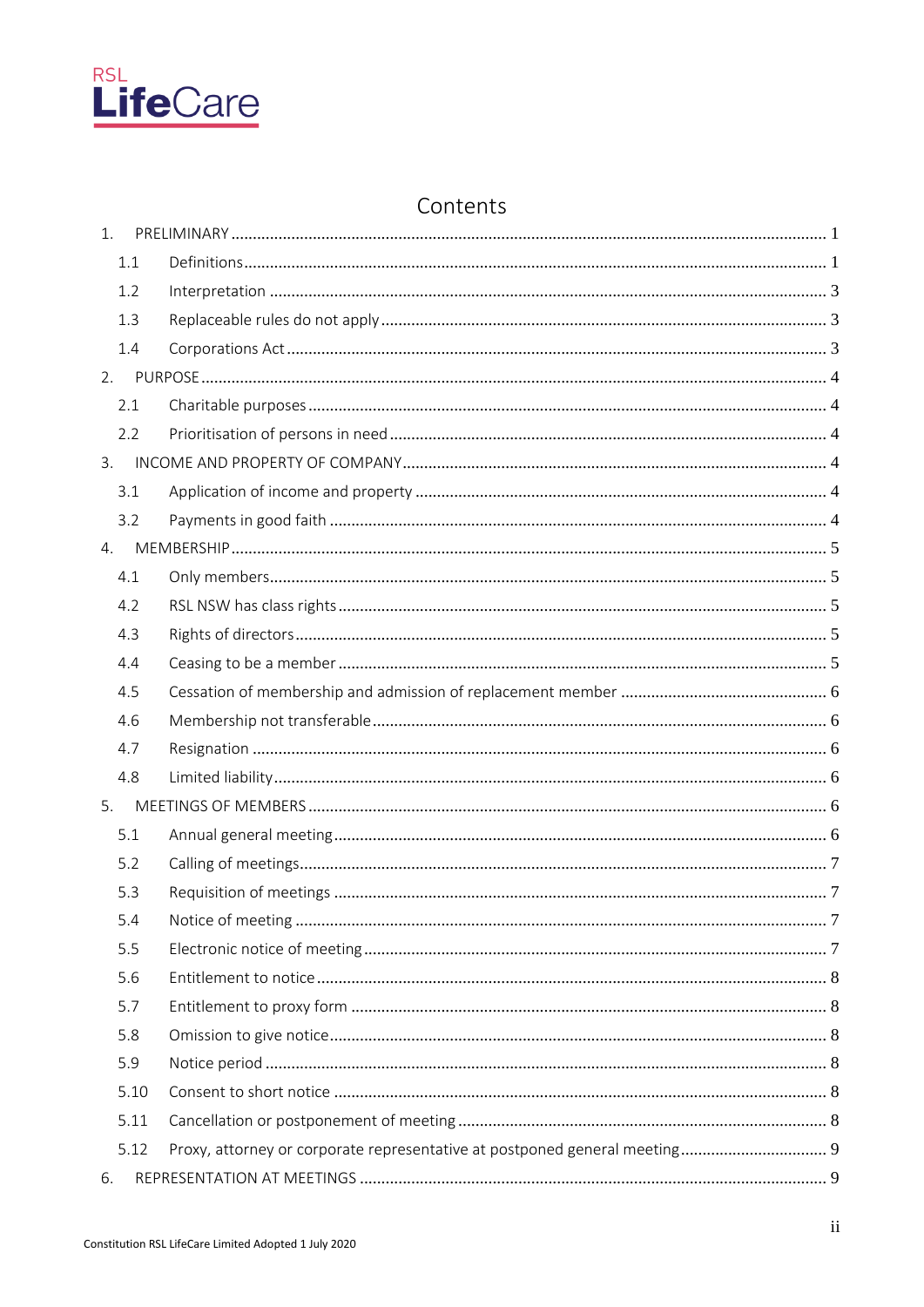

|    | 6.1  |  |
|----|------|--|
|    | 6.2  |  |
|    | 6.3  |  |
|    | 6.4  |  |
|    | 6.5  |  |
|    | 6.6  |  |
|    | 6.7  |  |
|    | 6.8  |  |
|    | 6.9  |  |
|    | 6.10 |  |
|    | 6.11 |  |
|    | 6.12 |  |
|    | 6.13 |  |
| 7. |      |  |
|    | 7.1  |  |
|    | 7.2  |  |
|    | 7.3  |  |
|    | 7.4  |  |
|    | 7.5  |  |
|    | 7.6  |  |
|    | 7.7  |  |
|    | 7.8  |  |
|    | 7.9  |  |
|    | 7.10 |  |
|    |      |  |
|    | 8.1  |  |
|    | 8.2  |  |
|    | 8.3  |  |
|    | 8.4  |  |
|    | 8.5  |  |
|    | 8.6  |  |
|    | 8.7  |  |
|    | 8.8  |  |
|    | 8.9  |  |
|    | 8.10 |  |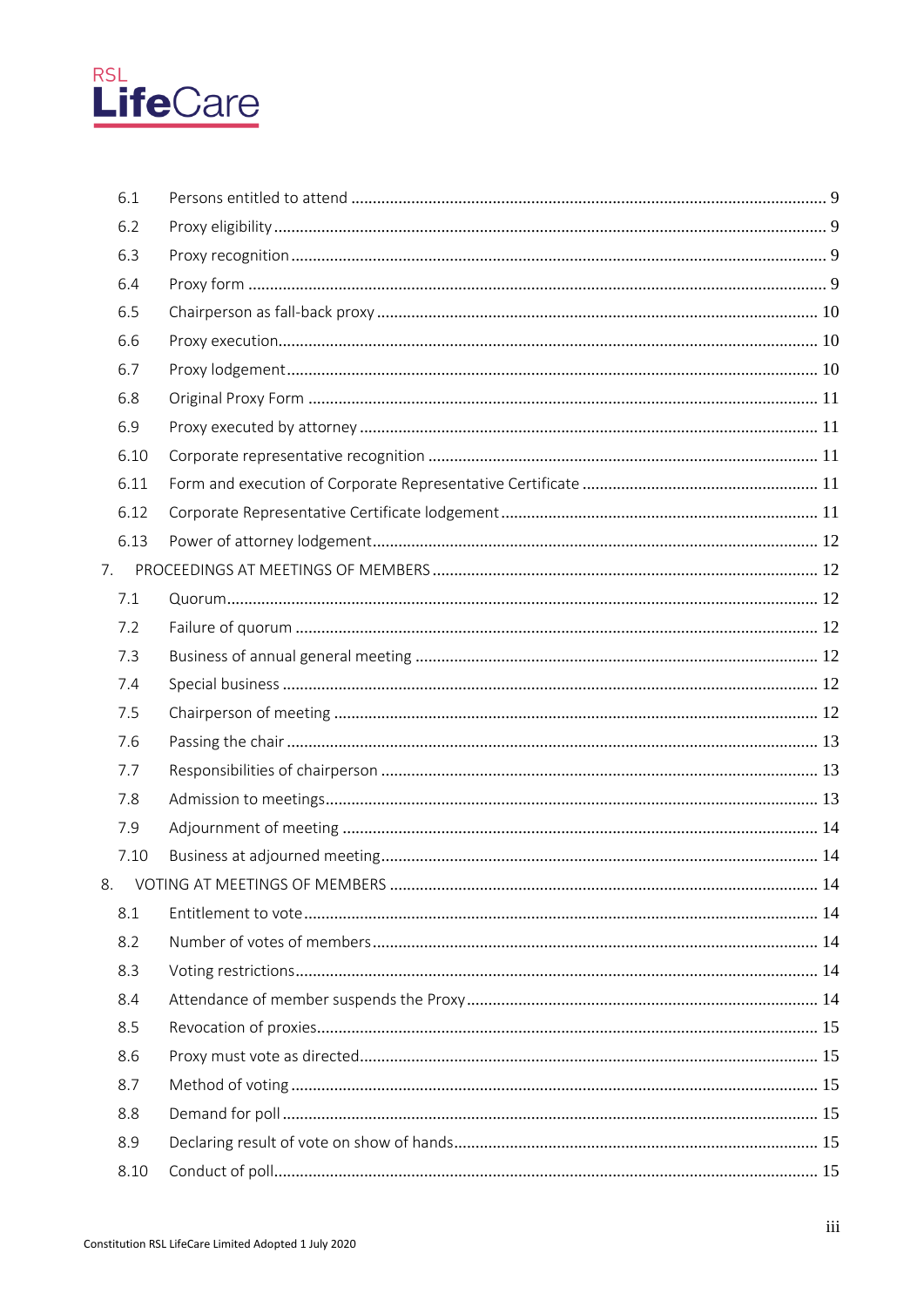

|    | 8.11 |  |
|----|------|--|
|    | 8.12 |  |
|    | 8.13 |  |
|    | 8.14 |  |
|    | 8.15 |  |
| 9. |      |  |
|    | 9.1  |  |
|    | 9.2  |  |
|    | 9.3  |  |
|    | 9.4  |  |
|    | 9.5  |  |
|    | 9.6  |  |
|    | 9.7  |  |
|    | 9.8  |  |
|    | 9.9  |  |
|    | 9.10 |  |
|    | 9.11 |  |
|    | 9.12 |  |
|    |      |  |
|    | 10.1 |  |
|    | 10.2 |  |
|    | 10.3 |  |
|    | 10.4 |  |
|    | 10.5 |  |
|    | 10.6 |  |
|    | 10.7 |  |
|    | 10.8 |  |
|    |      |  |
|    | 11.1 |  |
|    | 11.2 |  |
|    | 11.3 |  |
|    | 11.4 |  |
|    |      |  |
|    | 12.1 |  |
|    | 12.2 |  |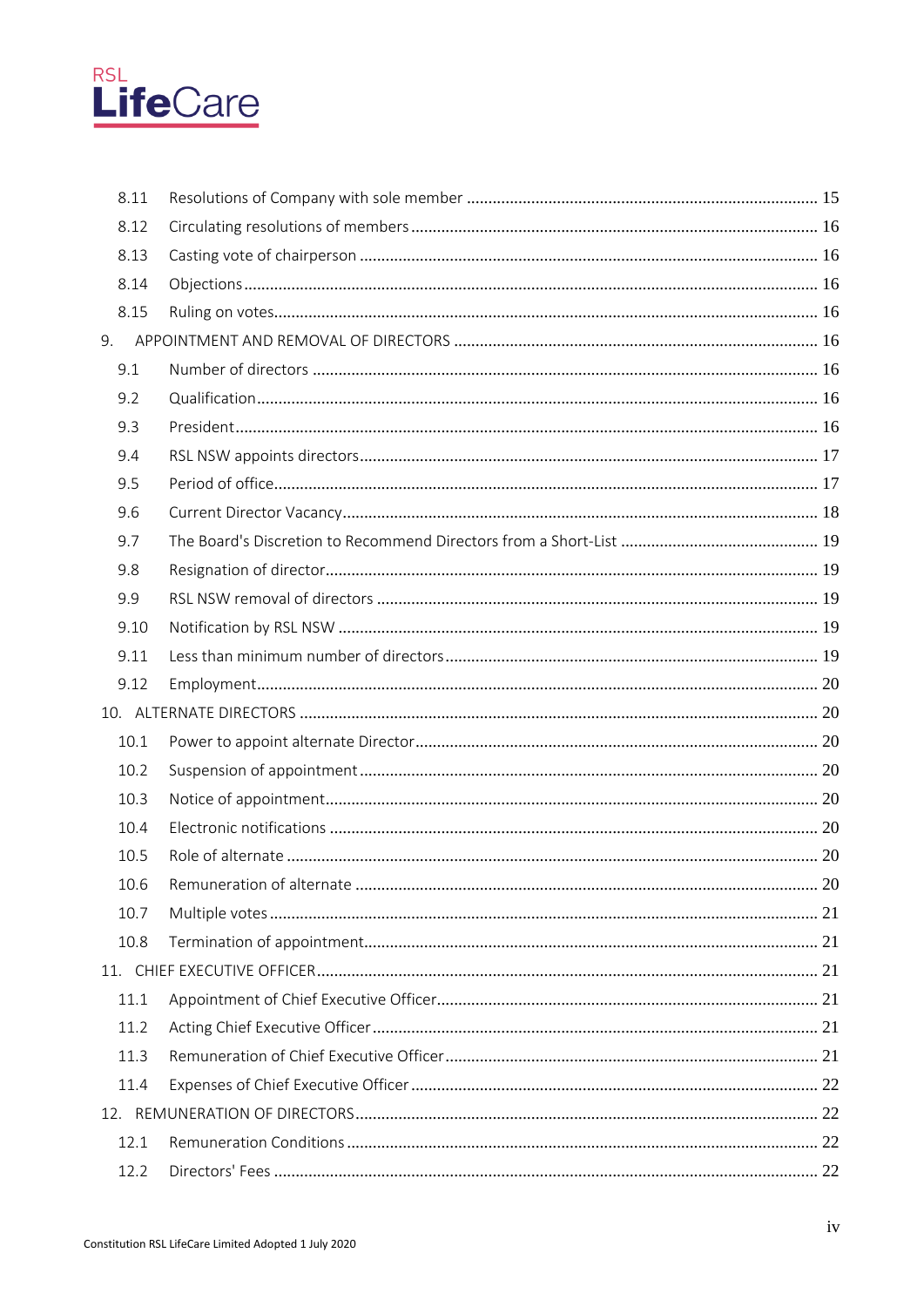

| 12.3  |  |  |
|-------|--|--|
|       |  |  |
| 13.1  |  |  |
| 13.2  |  |  |
| 13.3  |  |  |
| 13.4  |  |  |
| 13.5  |  |  |
| 13.6  |  |  |
| 13.7  |  |  |
| 13.8  |  |  |
| 13.9  |  |  |
| 13.10 |  |  |
|       |  |  |
|       |  |  |
| 13.13 |  |  |
|       |  |  |
|       |  |  |
| 14.1  |  |  |
| 14.2  |  |  |
| 14.3  |  |  |
|       |  |  |
| 15.1  |  |  |
| 15.2  |  |  |
| 15.3  |  |  |
|       |  |  |
| 15.5  |  |  |
|       |  |  |
| 15.6  |  |  |
| 15.7  |  |  |
| 15.8  |  |  |
|       |  |  |
| 16.1  |  |  |
| 16.2  |  |  |
| 16.3  |  |  |
|       |  |  |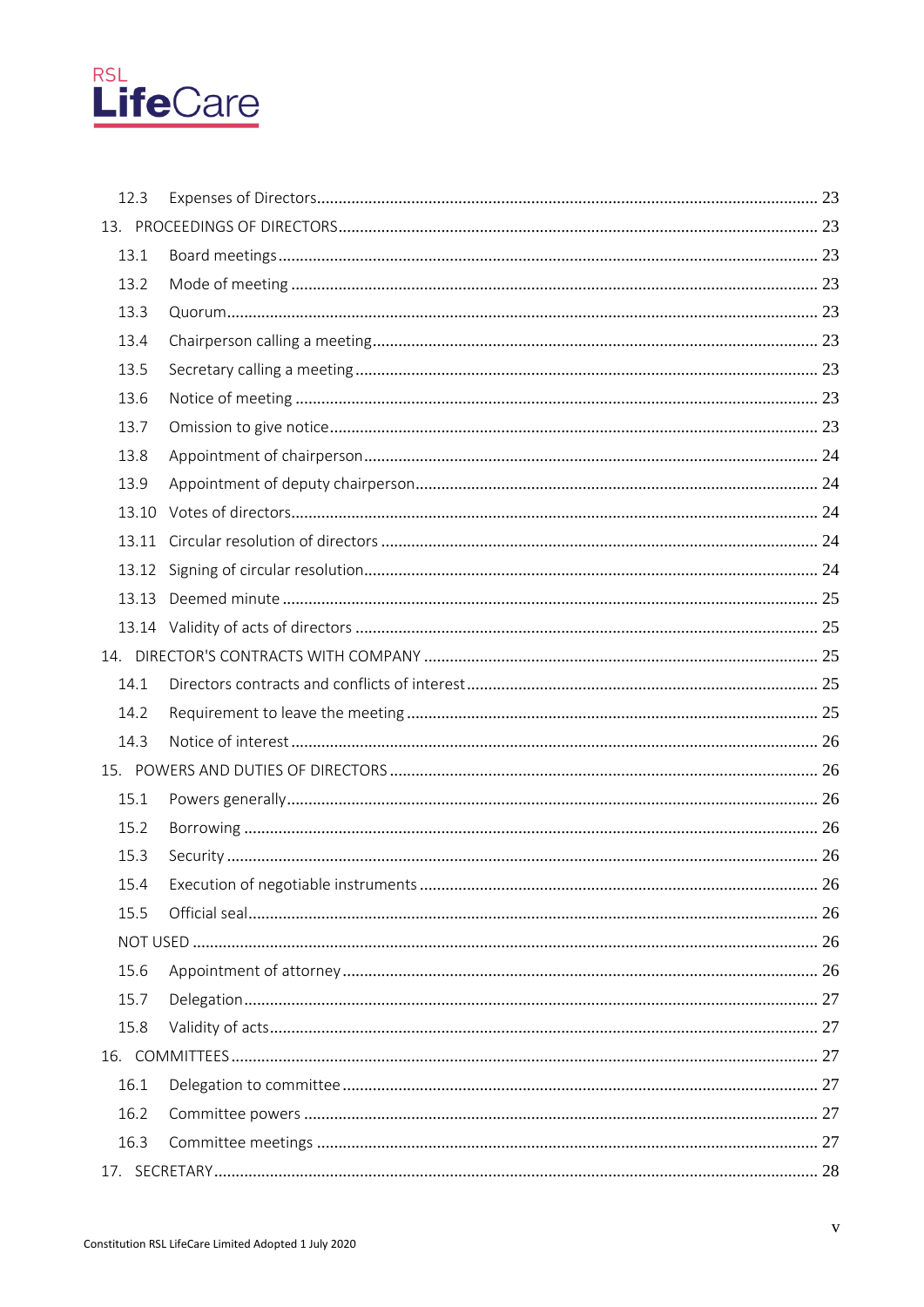

|     | 17.1 |                                                                                               |  |
|-----|------|-----------------------------------------------------------------------------------------------|--|
|     | 17.2 |                                                                                               |  |
|     | 17.3 |                                                                                               |  |
|     |      |                                                                                               |  |
|     |      |                                                                                               |  |
|     |      | The Company may execute documents in accordance with section 127 of the Corporations Act.  28 |  |
|     |      |                                                                                               |  |
|     | 20.1 |                                                                                               |  |
|     | 20.2 |                                                                                               |  |
|     | 20.3 |                                                                                               |  |
|     | 20.4 |                                                                                               |  |
|     | 20.5 |                                                                                               |  |
|     | 20.6 |                                                                                               |  |
|     |      |                                                                                               |  |
| 22. |      |                                                                                               |  |
|     | 22.1 |                                                                                               |  |
|     | 22.2 |                                                                                               |  |
|     |      |                                                                                               |  |
|     | 23.1 |                                                                                               |  |
|     | 23.2 |                                                                                               |  |
|     |      |                                                                                               |  |
|     |      |                                                                                               |  |
|     | 25.1 |                                                                                               |  |
|     | 25.2 |                                                                                               |  |
|     |      |                                                                                               |  |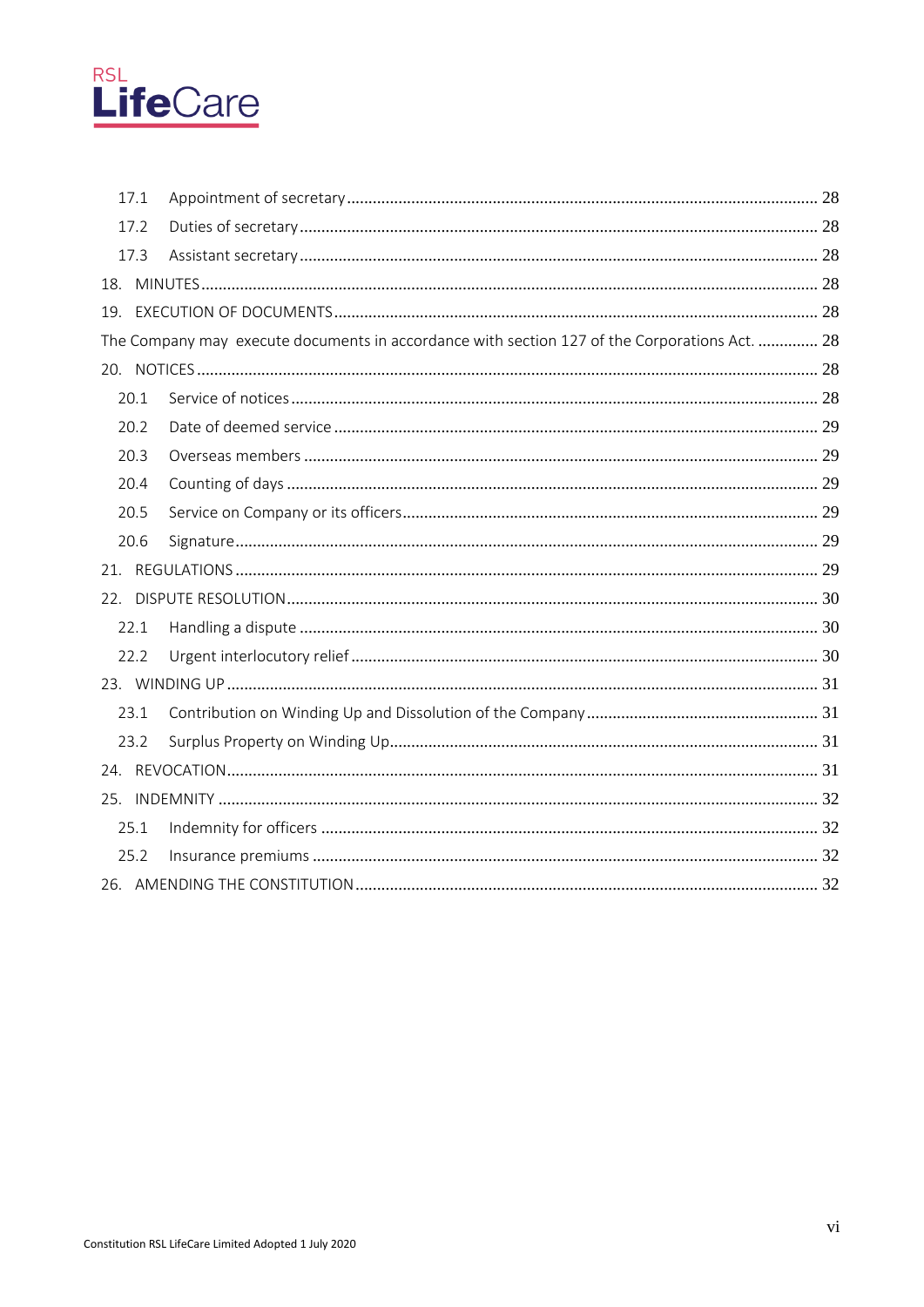

# **CONSTITUTION**

OF

# RSL LIFECARE LIMITED ACN 000 048 957

# <span id="page-6-0"></span>1. PRELIMINARY

# <span id="page-6-1"></span>1.1 Definitions

In the construction of this Constitution, unless the contrary intention appears:

- (a) "annual general meeting" has the meaning given under the Corporations Act;
- (b) "board" means some or all of the directors acting as a board in accordance with this Constitution;
- (c) "the Company" means RSL LifeCare Limited (ACN 000 048 957);
- (d) "Constitution" means this document as amended from time to time;
- (e) "corporate representative" means in relation to a member that is a body corporate, a natural person appointed by that member as its representative to exercise all or any of the powers the body corporate may exercise;
- (f) "corporate representative certificate" means a certificate evidencing the appointment of a corporate representative, which complies with this Constitution;
- (g) "the Corporations Act" means the *Corporations Act 2001* (Cth);
- (h) DGR" means an endorsed Deducible Gift Recipient under Division 30 of the *Income Tax Assessment Act 1997* (Cth);
- (i) "director" means a person holding office as a director of the Company;
- (j) "family member of a Veteran" means all or any of the following:
	- (i) a parent of a Veteran;
	- (ii) a spouse or partner of a Veteran;
	- (iii) a child of a Veteran;
	- (iv) former spouse or partner (whether or not remarried) of a Veteran, who has been affected by a Veteran's service or who has a child of a Veteran;
	- (v) grandparents of a Veteran where there is a carer relationship;
	- (vi) grandchildren of a Veteran;
	- (vii) carer of a Veteran; or
	- (viii) any other person who is wholly or partly dependant on a Veteran,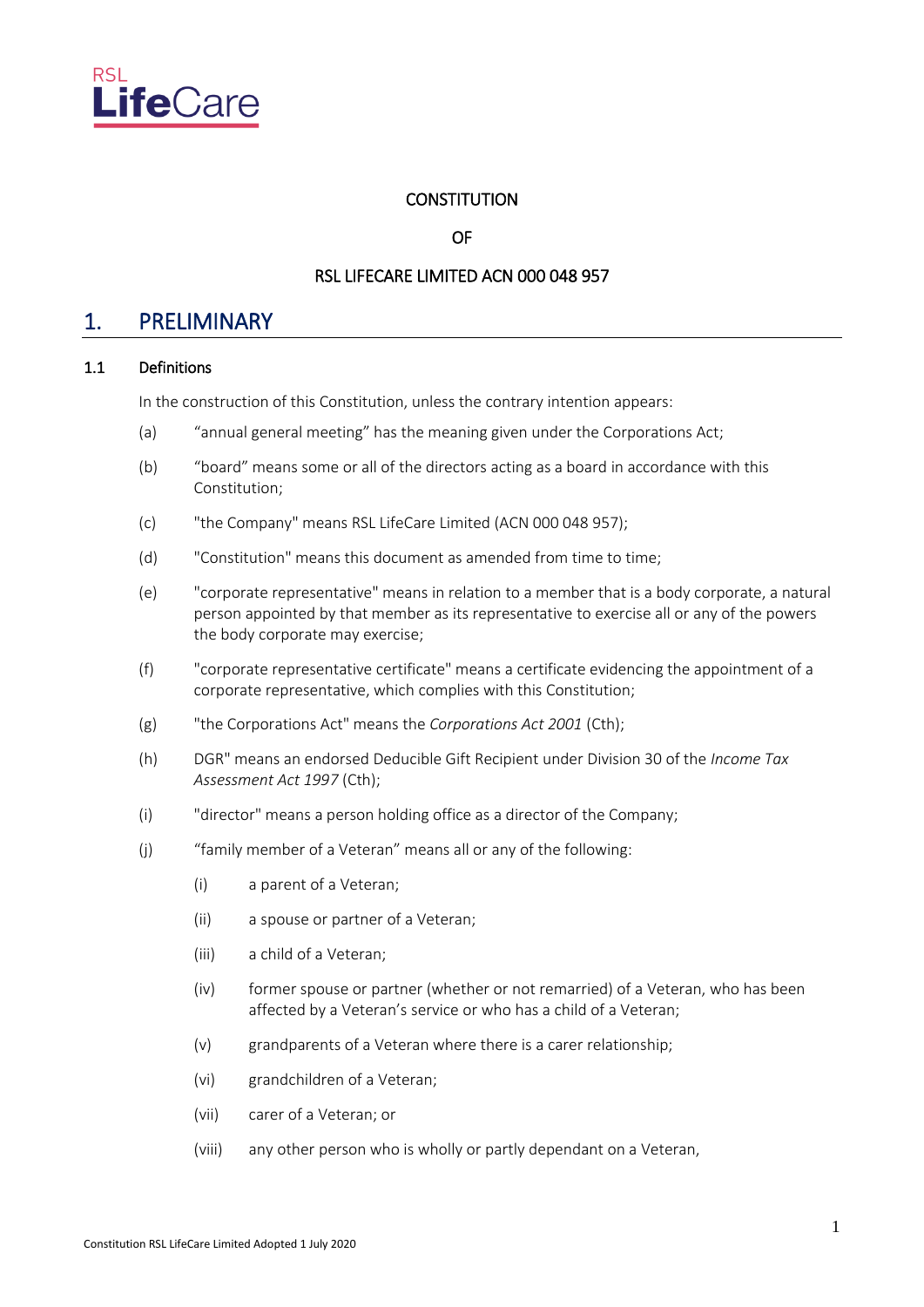

- (k) "a general meeting" means a meeting of members duly called and constituted in accordance with the Constitution and any adjourned holding of it;
- (l) "League" means The Returned and Services League of Australia, which is a national, nonpolitical, non-sectarian organisation of returned and ex-servicemen and women formed to promote the interests of ex-servicemen and women and their dependants;
- (m) "member" means any person entered in the register as a member of the Company;
- (n) "member present" means a member present at any general meeting, in person or by proxy or attorney or, in the case of a body corporate, by its corporate representative;
- (o) "professional experience" means having knowledge and skills gained in a professional capacity in one or more of the following:
	- (i) residential and / or community aged care;
	- (ii) retirement living;
	- (iii) property management or development;
	- (iv) finance;
	- (v) law; or
	- (vi) has at least 3 years' experience, gained in the last 5 years, as a director of an organisation of comparable size operating in a similar industry as the Company,

and who is able to demonstrate an understanding and empathy with the values of the League and the purposes of RSL NSW as set out in its constitution;

- (p) "proxy" means a person duly appointed under a proxy form by a member who is entitled to attend and vote at a general meeting, to attend and vote instead of the member at the meeting;
- (q) "proxy form" means an instrument for appointing a proxy, that instrument complying with the Constitution;
- (r) "register" means the register of members kept by the Company under the Corporations Act;
- (s) "the registered office" means the registered office of the Company;
- (t) "related body corporate" has the meaning given to that term in the Corporations Act;
- (u) "RSL NSW" means The Returned and Services League of Australia (New South Wales Branch) (ABN 78 368 138 161);
- (v) "secretary" means any person appointed to perform the duties of secretary of the Company and includes an assistant secretary or any person appointed to act as such temporarily;
- (w) "Service Member" has the meaning given in the Constitution of RSL NSW;
- (x) "subsidiary" has the meaning given to that term in the Corporations Act;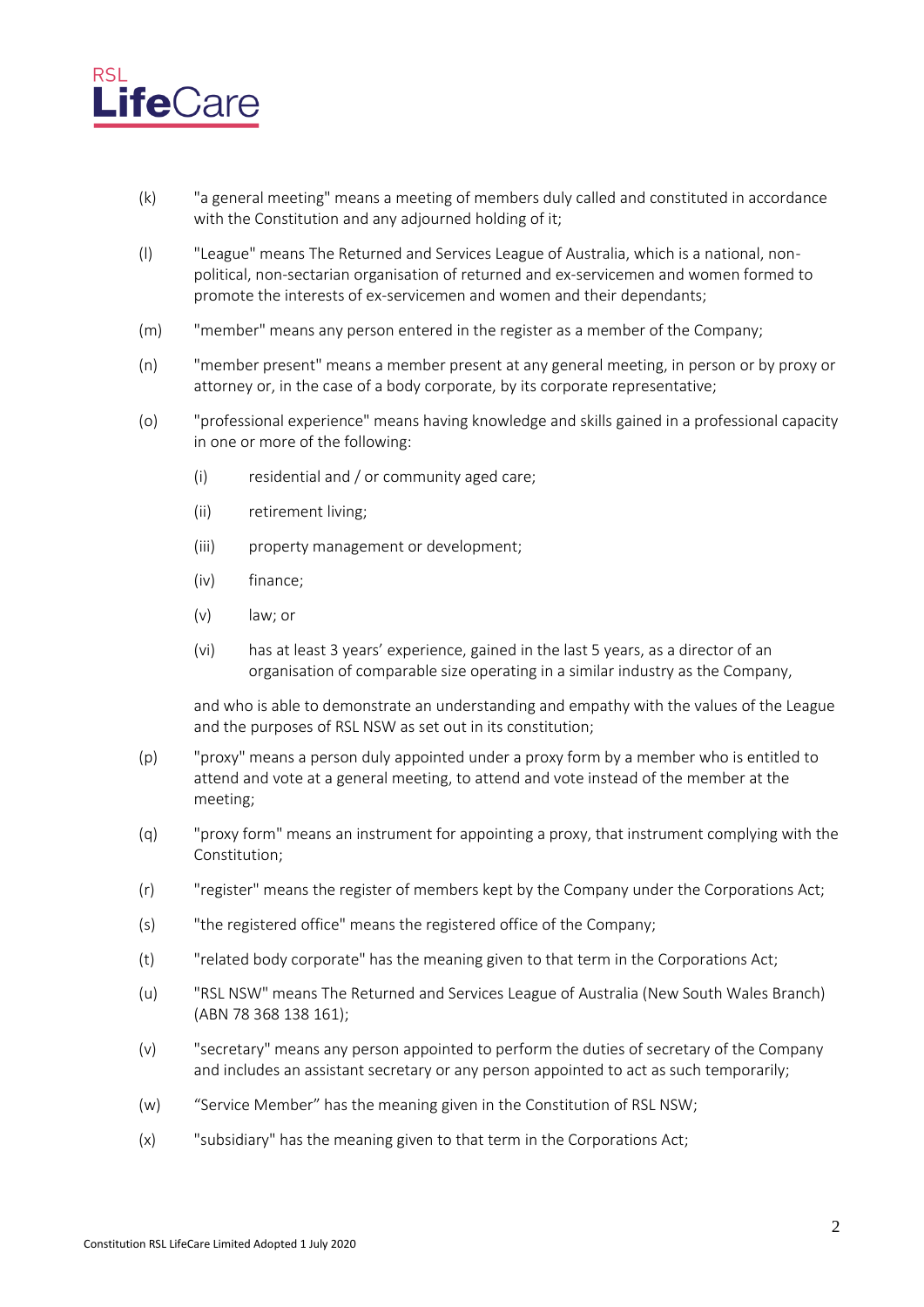

(y) "Veteran" means a person who is serving or has served in the Australian Defence Force (as defined in the *Defence Act 1903* (Cth)); and/or anyone who qualifies as a Service Member of RSL NSW.

### <span id="page-8-0"></span>1.2 Interpretation

In this Constitution, unless the context indicates a contrary intention:

- (a) an expression importing a natural person includes any individual, company, partnership, joint venture, association, corporation, other body corporate or trust and any government agency;
- (b) words denoting any gender shall include all genders;
- (c) words importing the singular shall include the plural and vice versa;
- (d) all monetary amounts are in Australian currency;
- (e) references to any legislation or to any section or provision of any legislation shall include any statutory modification, replacement or re-enactment of it or any statutory provision substituted for it, any ordinances, by-laws, regulations and other statutory instruments issued under it and any determination, exemption or modification made pursuant to it;
- (f) a reference to time refers to time in the place of the Company's registration;
- (g) the word "month" means calendar month and the word "year" means 12 calendar months;
- (h) a reference to writing includes any communication sent by post, facsimile transmission or email;
- (i) a reference to a clause is a clause of this Constitution;
- (j) where any word or phrase is defined, any other part of speech or other grammatical form of that word or phrase has a cognate meaning; and
- (k) the headings used in this Constitution shall not form part of, or affect the construction or interpretation of, this Constitution.

### <span id="page-8-1"></span>1.3 Replaceable rules do not apply

The provisions of the Corporations Act that apply as replaceable rules are displaced by this Constitution and do not apply to the Company.

### <span id="page-8-2"></span>1.4 Corporations Act

While the Company is a registered charity under the *Australian Charities and Not-for-profits Commission Act 2012* (Cth):

- (a) subject to clause 1.4(b) and 1.4(c) the provisions of the Corporations Act in Part 2G.2 and Part 2G.3 apply as if section 111L(1) of the Corporations Act was not enacted;
- (b) if one of those provisions includes a reference to the Australian Securities and Investments Commission (ASIC), including a reference to lodge any document with, or seek consent or approval from ASIC, that particular requirement does not apply to the Company;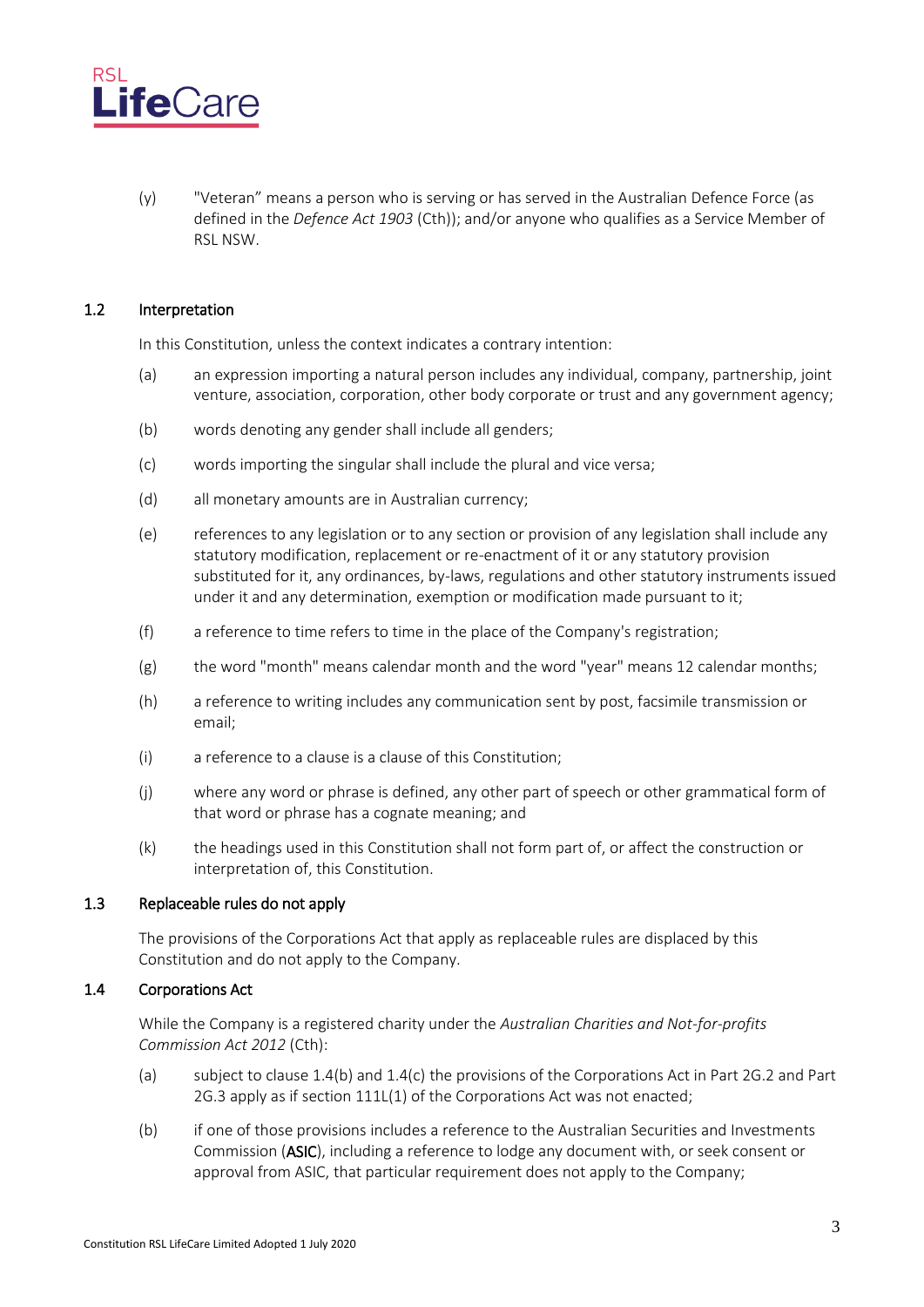

(c) for the avoidance of doubt, section 250N of the Corporations Act does not apply to the Company and if the Company will not be holding an annual general meeting as permitted under clause 5.1(a), the provisions of the Corporations Act in Part 2G.2 (Div. 8) will not apply.

# <span id="page-9-0"></span>2. PURPOSE

# <span id="page-9-1"></span>2.1 Charitable purposes

The purposes of the Company as a public benevolent institution are:

- (a) to provide benevolent relief to persons suffering from ill health, disability, infirmity, homelessness or financial hardship, in particular, Veterans and older people.
- (b) to make aged care and retirement village accommodation, amenities and services  available to persons in need;
- (c) to do all things as may be incidental or ancillary or conducive to the attainment of the purposes in clauses 2.1(a) and 2.1(b).

### <span id="page-9-2"></span>2.2 Prioritisation of persons in need

In identifying the classes of person in need of benevolent relief under clause 2.1, and the priority to be afforded to those persons, the directors will, in the exercise of their discretion, have regard to:

- (a) the needs of Veterans;
- (b) the needs of a person who is a family member of a Veteran; and
- (c) the needs of other persons in need of benevolent relief, and particularly the needs of older people, but in that case the directors must have full regard to the level and nature of demand for aged care and retirement village accommodation and amenities by persons within the classes referred to in clauses 2.2(a).

# <span id="page-9-3"></span>3. INCOME AND PROPERTY OF COMPANY

### <span id="page-9-4"></span>3.1 Application of income and property

The income and property of the Company must:

- (a) only be used to pursue its purposes as set out in clause [2](#page-9-0) of this Constitution; and
- (b) not be paid or transferred, directly or indirectly, by way of dividend, bonus or otherwise to any member or director.

# <span id="page-9-5"></span>3.2 Payments in good faith

For clarity, this clause [3](#page-9-3) does not prevent the Company from using its income to pay in good faith:

(a) remuneration for services to the Company;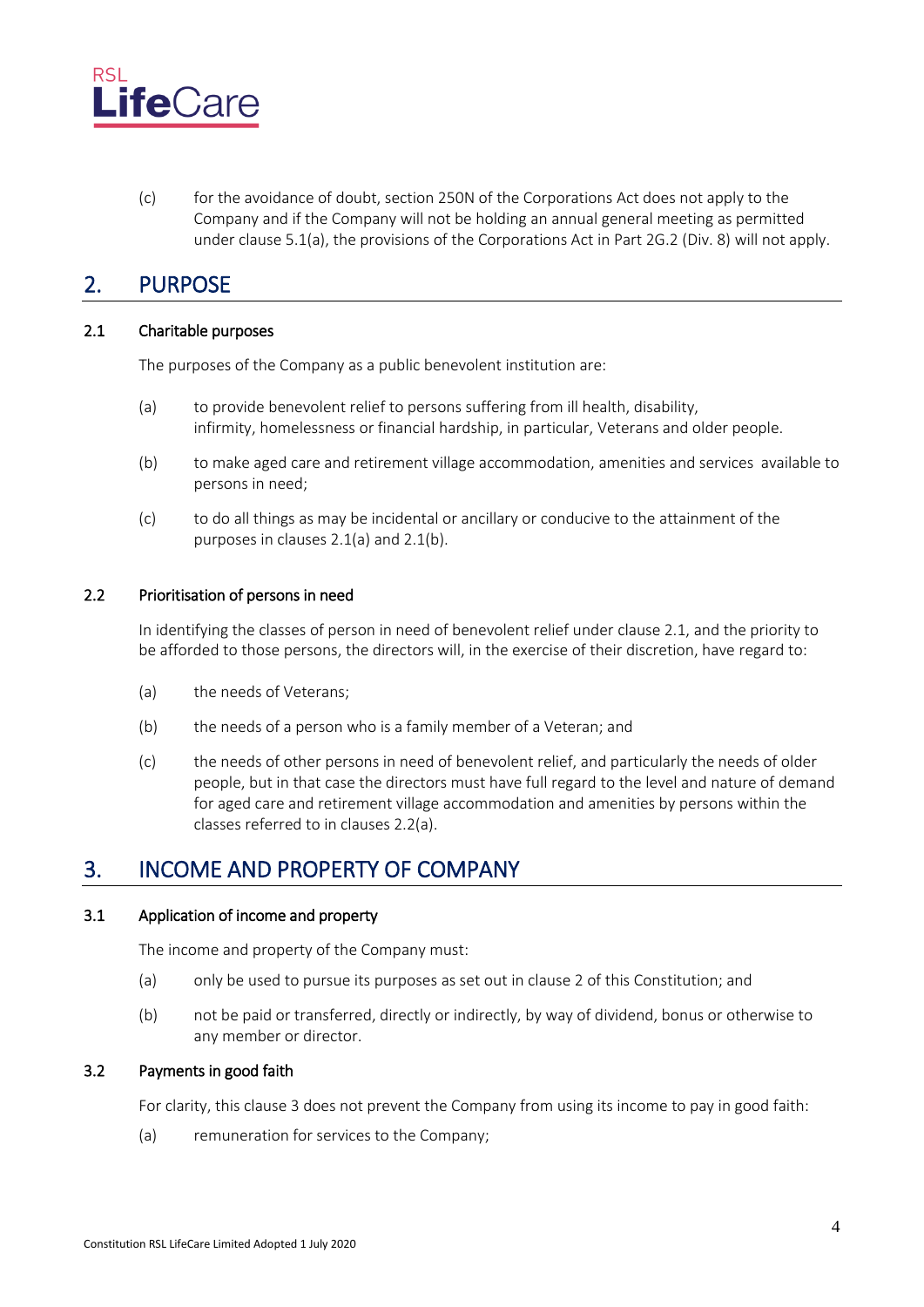

- (b) reasonable and proper remuneration to employees of the Company where the terms of employment have been previously approved by a resolution of the directors;
- (c) for goods supplied to the Company in the ordinary course of business which has the prior approval of the directors;
- (d) for services provided to the Company, including services provided in a professional or technical capacity, where the provision of such services has the prior approval of the directors and is on reasonably commercial terms;
- (e) a commercial rate of interest on borrowed funds which has the prior approval of the directors;
- (f) a commercial rent for property used by the Company which has the prior approval of the directors; or
- (g) out of pocket expenses incurred by a director, a member, an employee or contractor of the Company, on official business of the Company, which has been previously approved by the directors,

even if the recipient of the remuneration or the reimbursement is a member or director.

# <span id="page-10-0"></span>4. MEMBERSHIP

### <span id="page-10-1"></span>4.1 Only members

The only members of the Company are:

- (a) RSL NSW; and
- (b) any additional members as may be approved in writing by RSL NSW from time to time (subject to the person providing their written agreement/consent to become a member).

### <span id="page-10-2"></span>4.2 RSL NSW has class rights

The powers and rights conferred by clause[s 9.4,](#page-22-0) [9.7](#page-24-0) and [23.2](#page-36-2) on RSL NSW:

- (a) are powers and rights of RSL NSW in its capacity as a member of the Company; and
- (b) are class rights which may only be varied or abrogated with the consent of RSL NSW, as provided in claus[e 25.](#page-37-0)

#### <span id="page-10-3"></span>4.3 Rights of directors

The powers and rights conferred by the Constitution upon the directors or a director who holds an office in the Company:

- (a) are given to them as officers of the Company; and
- (b) are not class rights of any of the directors.

#### <span id="page-10-4"></span>4.4 Ceasing to be a member

Subject to clause 4.5, a person ceases to be a member of the Company if the person: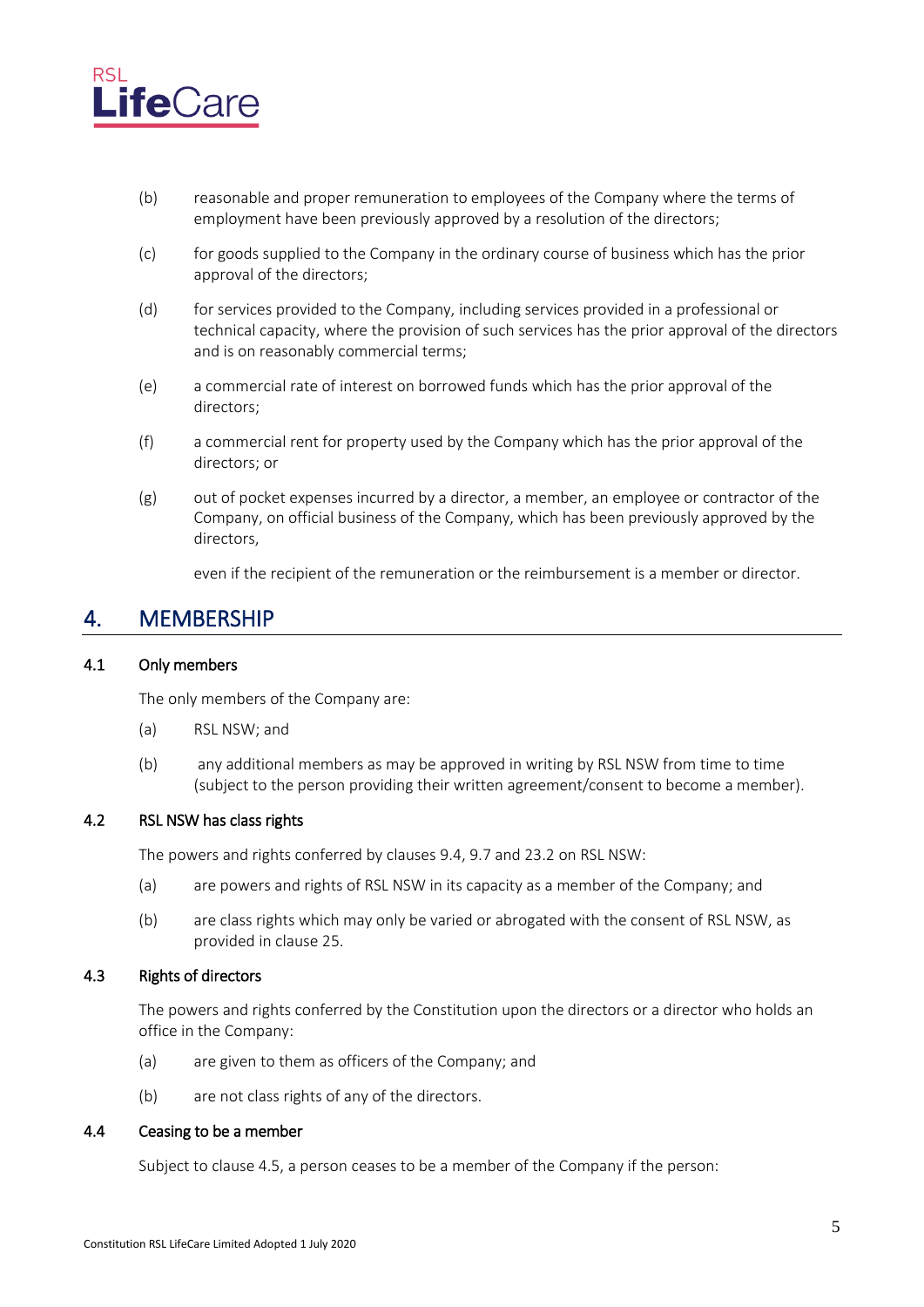

- (a) resigns that membership;
- (b) in the case of a natural person:
	- (i) dies;
	- (ii) becomes bankrupt, insolvent or makes an arrangement or composition with creditors of the person's joint or separate estate generally; or
	- (iii) becomes of unsound mind or their estate is liable to be dealt with in any way under a law relating to mental health; or
- (c) in the case of a body corporate:
	- (i) is dissolved or otherwise ceases to exist;
	- (ii) has a liquidator or provisional liquidator appointed to it; or
	- (iii) becomes a Chapter 5 body corporate (under the Corporations Act) or insolvent.

#### <span id="page-11-0"></span>4.5 Cessation of membership and admission of replacement member

If the Company only has 1 member, that member ceases to be a member on it passing a resolution to admit another person as a member in its place, subject to that person:

- (a) consenting to become a member; and
- (b) having its name entered on the register.

# <span id="page-11-1"></span>4.6 Membership not transferable

A right, privilege or obligation which a person has by reason of being a member of the Company:

- (a) is not capable of being transferred or transmitted to another person; and
- (b) terminates upon cessation of the person's membership.

# <span id="page-11-2"></span>4.7 Resignation

A member may by written notice to the Company resign from membership with immediate effect or with effect from a specified date occurring not more than 30 days after the service of the notice. A member remains liable after resignation for all money due by the member to the Company, in addition to any sum for which the member is liable under clause [23.](#page-36-0)

#### <span id="page-11-3"></span>4.8 Limited liability

A member has no liability, except as set out in claus[e 23.](#page-36-0)

# <span id="page-11-4"></span>5. MEETINGS OF MEMBERS

# <span id="page-11-6"></span><span id="page-11-5"></span>5.1 Annual general meeting

(a) An annual general meeting of the Company is to be held in accordance with the Corporations Act unless the Company is a charity registered with the ACNC, has at the time no more than 5 members, and such members have consented in writing to such meeting not being held.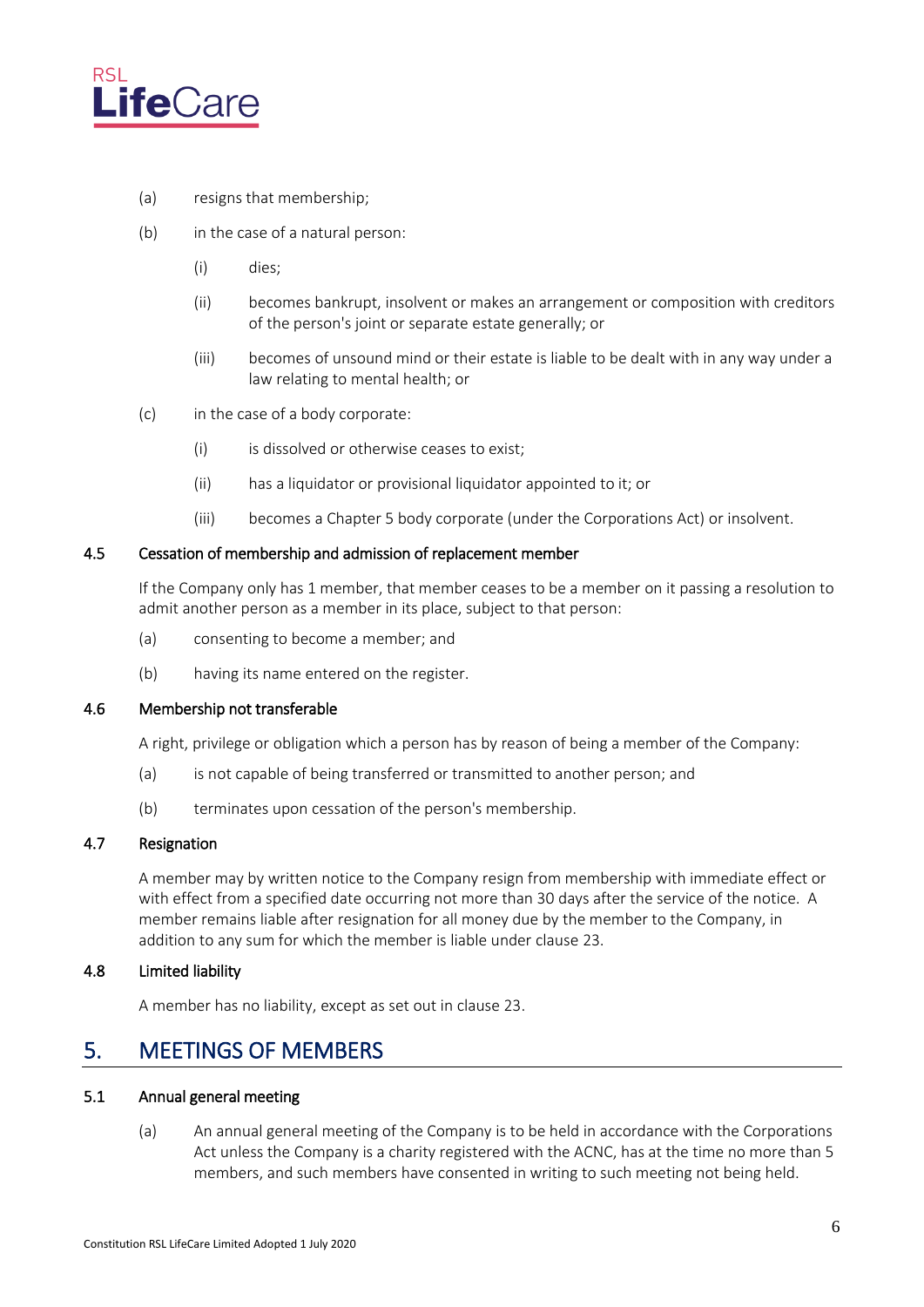

- (b) In accordance with the Corporations Act, where the Company only has 1 member, it is not required to hold an annual general meeting.
- (c) If the Company will not be holding an annual general meeting as permitted under clause [5.1\(a\),](#page-11-6) the Company must:
	- (i) take reasonable steps to be accountable to their members, and
	- (ii) allow their members adequate opportunities to raise concerns about how the Company is being run.

# <span id="page-12-0"></span>5.2 Calling of meetings

The directors may convene and arrange to hold a general meeting when they think fit and must do so if required to do so under the Corporations Act. If there are not sufficient directors for a quorum, a director may convene a general meeting.

### <span id="page-12-1"></span>5.3 Requisition of meetings

A member or members may request the calling of a general meeting in accordance with the provisions of the Corporations Act.

#### <span id="page-12-2"></span>5.4 Notice of meeting

Every notice of a general meeting must:

- (a) set out the place, day and time of meeting and if the meeting is to be held in two or more places, the technology that will be used to facilitate this;
- (b) in the case of special business, state the general nature of the business;
- (c) if a special resolution is to be proposed, set out an intention to propose the special resolution and state the resolution;
- (d) in the case of the appointment of directors, give the names of the candidates for appointment;
- (e) specify a place, facsimile number and electronic address for the purposes of appointing a proxy; and
- (f) contain a statement of the right to appoint a proxy, being to the effect that:
	- (i) a member entitled to attend and vote is entitled to appoint a proxy to attend and vote instead of the member; and
	- (ii) a proxy does not need to be a member.

### <span id="page-12-3"></span>5.5 Electronic notice of meeting

If a member nominates:

- (a) an electronic means by which the member may be notified that notices of meeting are available; and
- (b) an electronic means the member may use to access notices of meeting,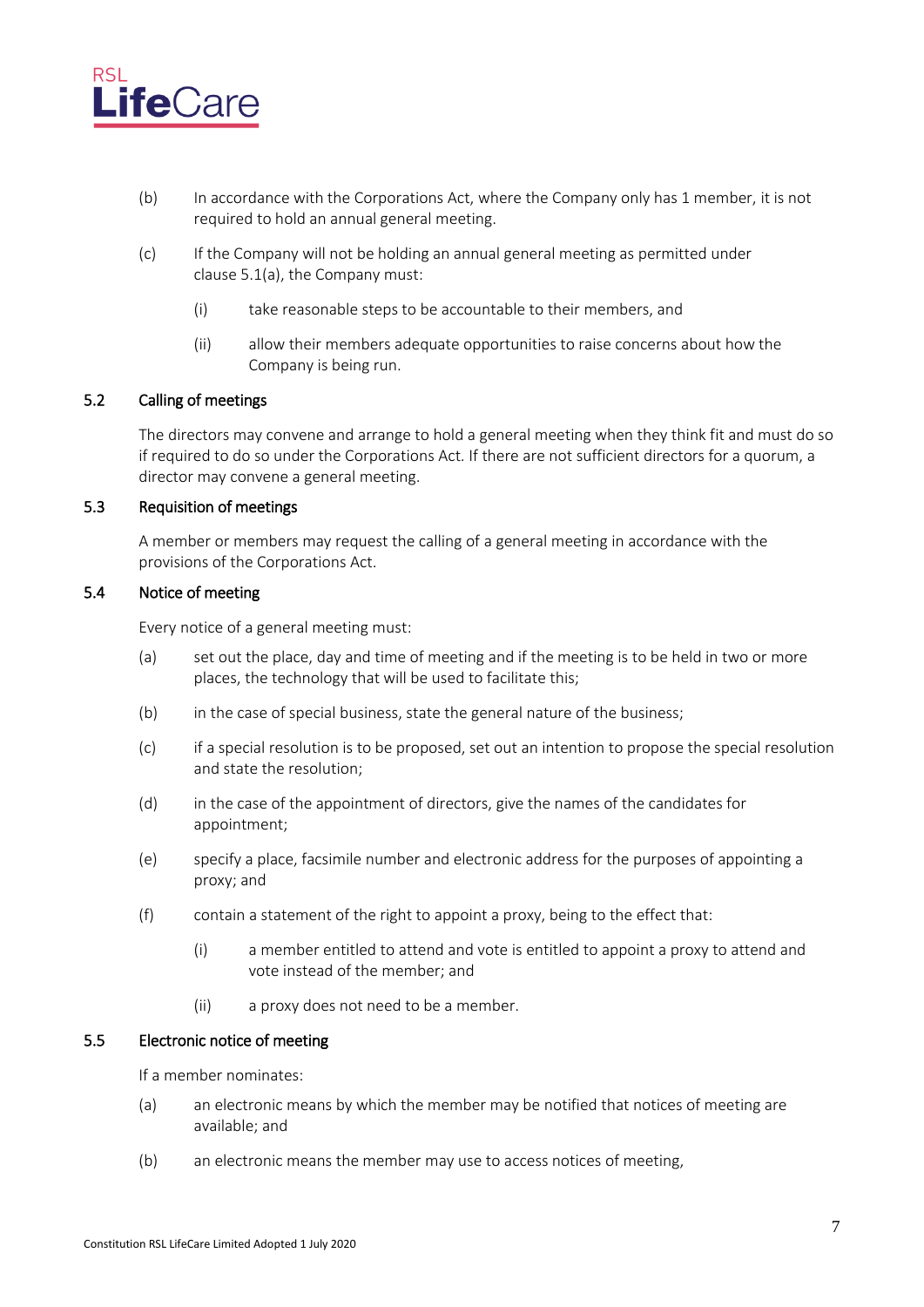

the Company may give the member notice of the meeting by notifying the member (using the notification means nominated by the member):

- (c) that the notice of meeting is available; and
- (d) how the member may use the electronic means nominated by the member to access the notice of meeting.

A notice of meeting given to a member by this electronic means is taken to be given on the day after the day on which the member is notified that the notice of meeting is available.

#### <span id="page-13-0"></span>5.6 Entitlement to notice

Notice of a general meeting must be given to:

- (a) each member, apart from any member who under this Constitution or by the terms of issue of any membership is not entitled to the notice;
- (b) the auditor; and
- (c) each director.

#### <span id="page-13-1"></span>5.7 Entitlement to proxy form

A proxy form must be given to each member entitled to receive a notice of a general meeting.

#### <span id="page-13-2"></span>5.8 Omission to give notice

The accidental omission to give notice of a general meeting (or proxy form) to, or the non-receipt of any such notice (or proxy form) by, a person entitled to receive it, or the accidental omission to advertise (if necessary) such meeting, does not invalidate the proceedings at, or any resolution passed at, any such meeting.

# <span id="page-13-3"></span>5.9 Notice period

Subject to the provisions of the Corporations Act that permit shorter notice, 21 clear days' notice (excluding both the date of service of the notice and the date of the meeting) shall be given to such persons as are under this Constitution entitled to receive such notices from the Company.

### <span id="page-13-4"></span>5.10 Consent to short notice

With the consent in writing of all the members for the time being entitled to vote at a general meeting, any general meeting may be called on short notice and in any manner they think fit and all provisions of this Constitution are modified accordingly.

### <span id="page-13-5"></span>5.11 Cancellation or postponement of meeting

The directors may cancel or postpone the holding of any general meeting. If the meeting was called by requisitioning members or in response to a requisition by members the directors may only cancel or postpone the holding of it with the consent of a majority of the requisitioning members. The directors may notify the members of such cancellation or postponement by such means as they see fit. If any meeting is postponed for 30 days or more then no less than 5 days' notice must be sent to the members of the postponed meeting but it is not necessary to specify in such notice the nature of the business to be transacted at the postponed meeting.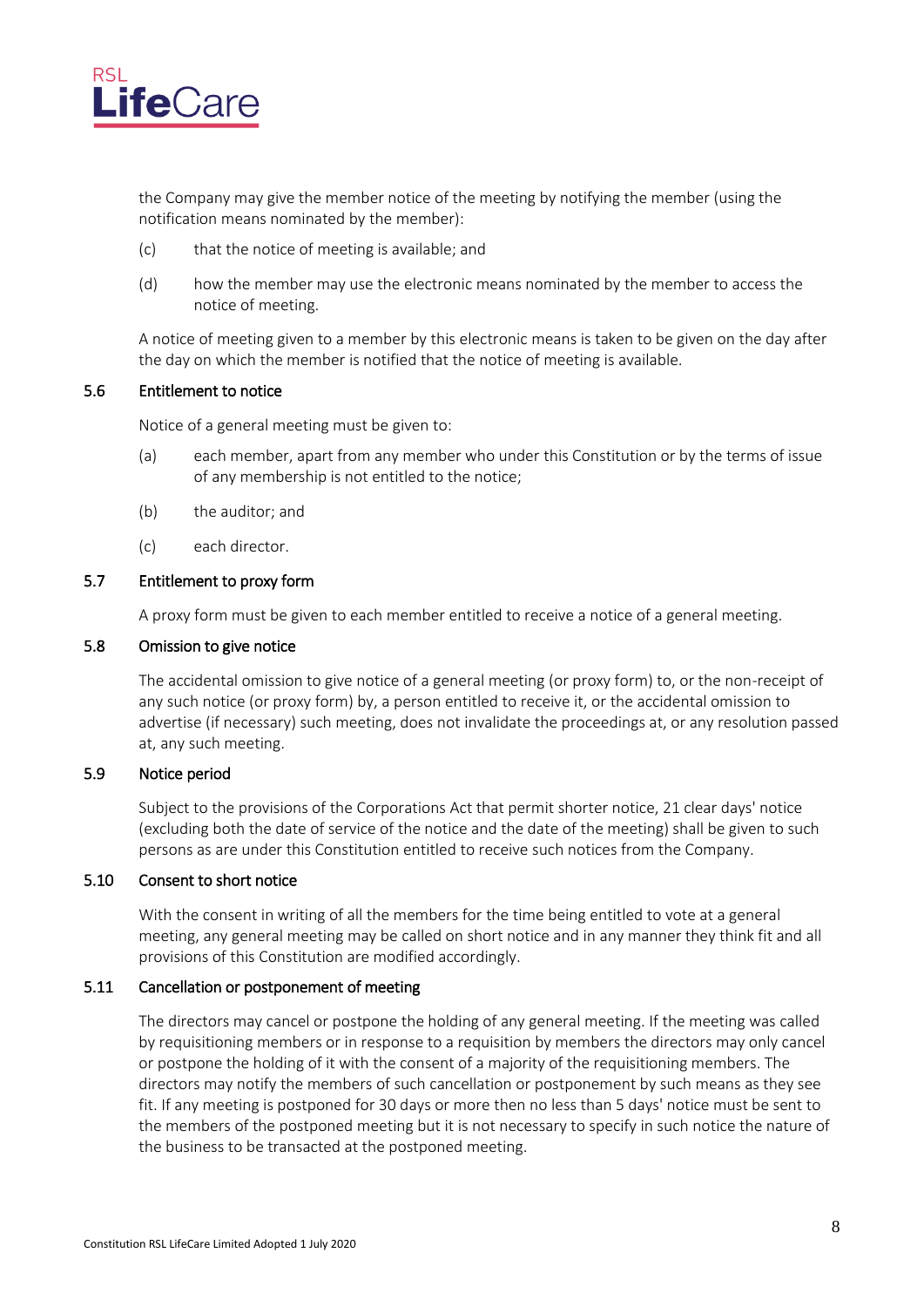

#### <span id="page-14-0"></span>5.12 Proxy, attorney or corporate representative at postponed general meeting

Where by the terms of an instrument appointing a proxy or attorney or of a corporate representative:

- (a) the appointed person is authorised to attend and vote at a general meeting to be held on or before a specified date; and
- (b) the date for holding the general meeting is postponed to a date later than the date specified in the instrument of proxy, power of attorney or appointment of corporate representative,

then, by force of this clause, that later date is substituted for and applies to the exclusion of the date specified in the instrument of proxy, power of attorney or appointment of corporate representative unless the member appointing the proxy, attorney or corporate representative gives to the Company at its registered office notice in writing to the contrary not less than 48 hours before the time to which the holding of the general meeting has been postponed.

# <span id="page-14-1"></span>6. REPRESENTATION AT MEETINGS

# <span id="page-14-2"></span>6.1 Persons entitled to attend

The right to attend a general meeting is as follows:

- (a) each member may attend, apart from any member who under this Constitution or by the terms of issue of any membership is not entitled to attend;
- (b) each director, secretary and auditor may attend;
- (c) each person, whether a member or not, who is an authorised proxy, corporate representative or attorney may attend; and
- (d) other persons may attend only with leave of the meeting or its chairperson and then only while the leave is on foot and in accordance with the terms of the leave.

The right of a person to attend is subject to the powers of the chairperson of the meeting, both at law and under the Constitution.

# <span id="page-14-3"></span>6.2 Proxy eligibility

A member who is entitled to attend and cast a vote at a general meeting may appoint a person as the member's proxy to attend and vote for the member at the meeting. RSL NSW may appoint any person to act as its proxy, corporate representative or attorney.

#### <span id="page-14-4"></span>6.3 Proxy recognition

A proxy is recognised as having been duly appointed by a member and entitled to act as a proxy for that member if, and only if, the proxy form complies with the requirements of this Constitution concerning form, execution and lodgement.

#### <span id="page-14-5"></span>6.4 Proxy form

(a) The proxy form must be in the usual or common form or in the form of that determined by the directors for the relevant general meeting. The directors may at any time accept a proxy form which is not in the required form. Unless the directors specifically determine otherwise at any time, the proxy form: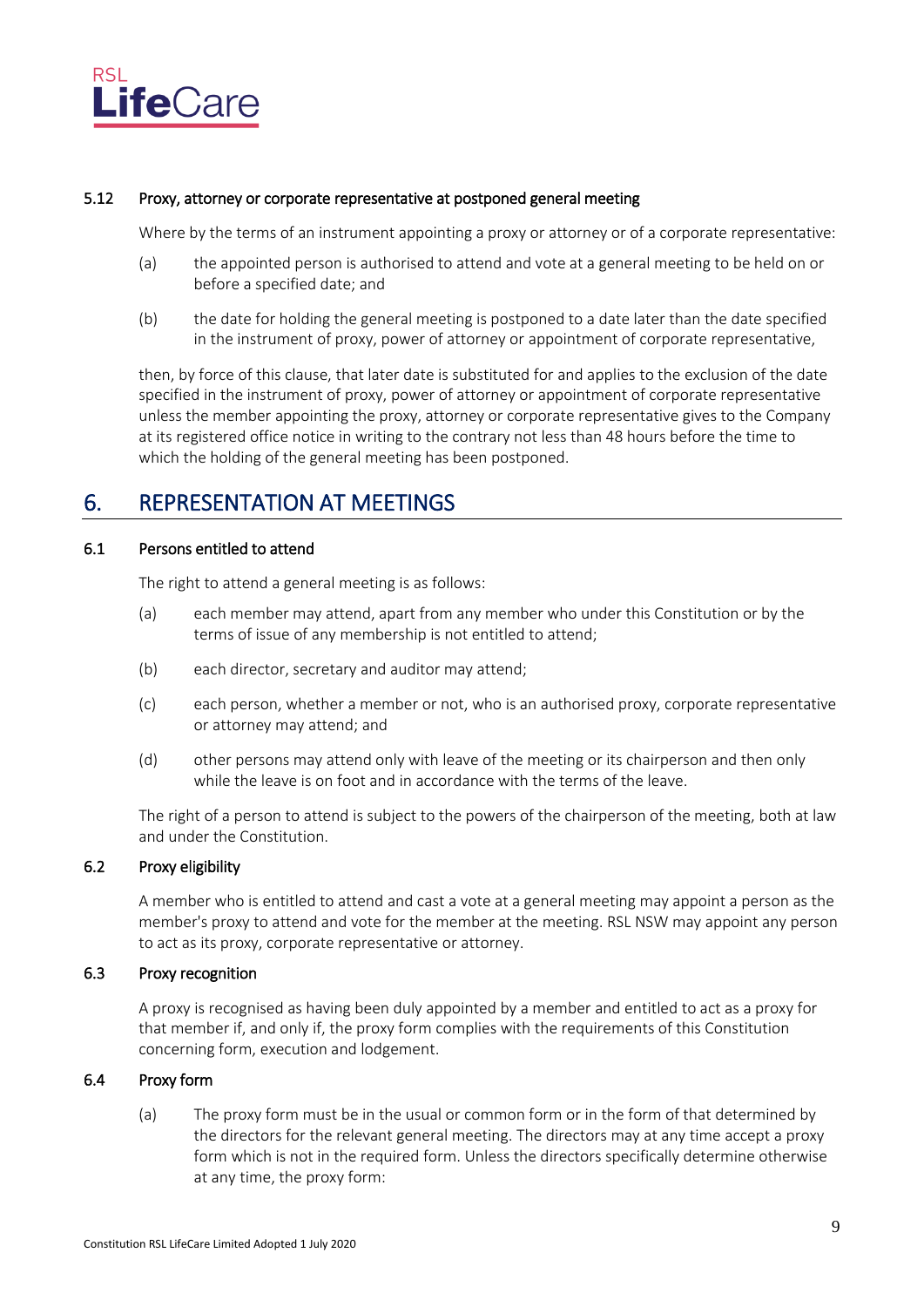

- (i) is operative only for a single general meeting (and any adjournment of that meeting) and must specify the proposed date of that meeting;
- (ii) may make provision for the chairperson of the general meeting to act as the proxy either in the absence of any other appointment or if the proxy primarily appointed fails to attend the general meeting; and
- (iii) must enable the member to at least instruct the proxy to vote for or against each notified resolution.
- (b) Unless otherwise provided for in the proxy's appointment, the appointment of the proxy will be taken to confer authority:
	- (i) to vote on:
		- (A) any amendment moved to the proposed resolutions and on any motion that the proposed resolution not be put on any similar motion; and
		- (B) any procedural motion, including any motion to elect the chairperson, to vacate the chair or to adjourn the general meeting, even though the appointment may specify the way the proxy is to vote on a particular resolution; and
	- (ii) to vote on any motion before the general meeting whether or not the motion is referred to in the appointment.

#### <span id="page-15-0"></span>6.5 Chairperson as fall-back proxy

If a proxy form is otherwise effective except that it does not specify the proxy, the member is treated as validly appointing the chairperson of the general meeting.

#### <span id="page-15-1"></span>6.6 Proxy execution

A proxy form must be executed:

- $(a)$  in the case of a member who is an individual, by the:
	- (i) member; or
	- (ii) attorney of the member; and
- (b) in the case of a member which is a body corporate:
	- (i) under the common seal of the body;
	- (ii) by a duly authorised officer of the body; or
	- (iii) by the attorney of the body.

### <span id="page-15-2"></span>6.7 Proxy lodgement

(a) A completed proxy form must be received by the Company, at least 24 hours (unless otherwise specified in the notice of general meeting to which the proxy relates) before: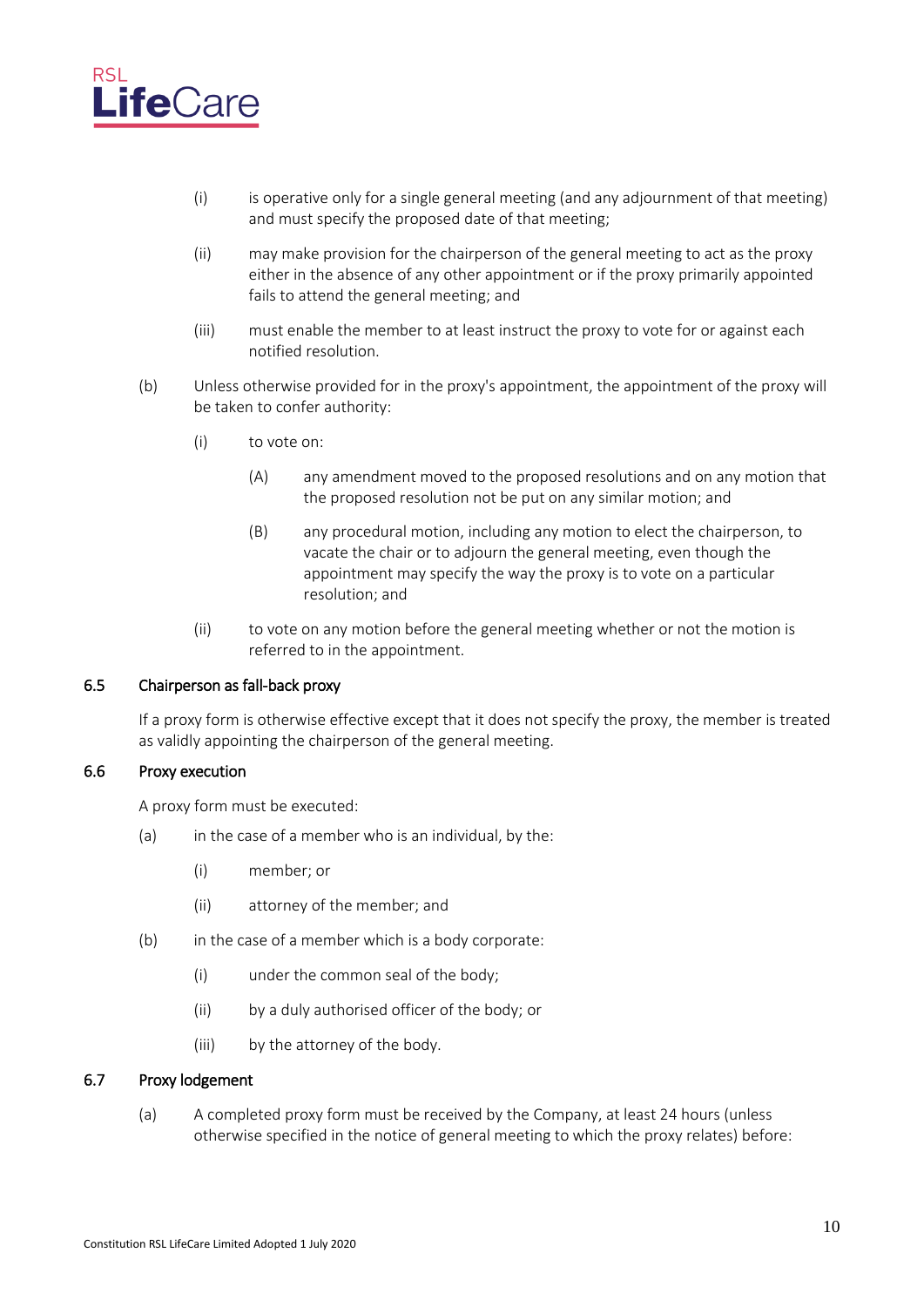

- (i) the time for holding the general meeting or adjourned general meeting at which the appointee proposes to vote; or
- (ii) the taking of a poll on which the appointee proposed to vote.
- (b) The Company receives the completed proxy form and any power of attorney or other authority under which it was executed when they are received at:
	- (i) the registered office (or at such other place as is specified for that purpose in the notice calling the general meeting);
	- (ii) a facsimile number at the registered office; or
	- (iii) a place, facsimile number or electronic address specified for that purpose in the notice of general meeting.

#### <span id="page-16-0"></span>6.8 Original Proxy Form

The original executed proxy form must be lodged. A photocopy of it or facsimile transmission of it is not lodgement of the original.

### <span id="page-16-1"></span>6.9 Proxy executed by attorney

If a proxy form is executed by the attorney of the member the relevant power of attorney (or a photocopy of it or a facsimile transmission of it) must also be lodged at the place, and by the deadline, required for the proxy form.

#### <span id="page-16-2"></span>6.10 Corporate representative recognition

A corporate representative is recognised as having been appointed by a member (which is a body corporate) and entitled to act as a corporate representative of that member if, and only if:

- (a) the appointment is evidenced by a corporate representative certificate which complies with this Constitution concerning form, execution and lodgement; or
- (b) the appointment is evidenced by some other form of documentation satisfactory to the directors which is lodged at the place, and by the deadline, required for corporate representative certificates.

#### <span id="page-16-3"></span>6.11 Form and execution of Corporate Representative Certificate

The corporate representative certificate:

- (a) must specify one natural person, by name or description, to act as the body's representative at specified meetings that the body would be entitled to attend as a member;
- (b) may specify another natural person, by name or description to act as corporate representative if the person primarily nominated fails to attend; and
- (c) must be executed in accordance with section 127 of the Corporations Act or under seal of the body corporate.

### <span id="page-16-4"></span>6.12 Corporate Representative Certificate lodgement

The corporate representative certificate (or a photocopy of it or a facsimile of it) must be lodged: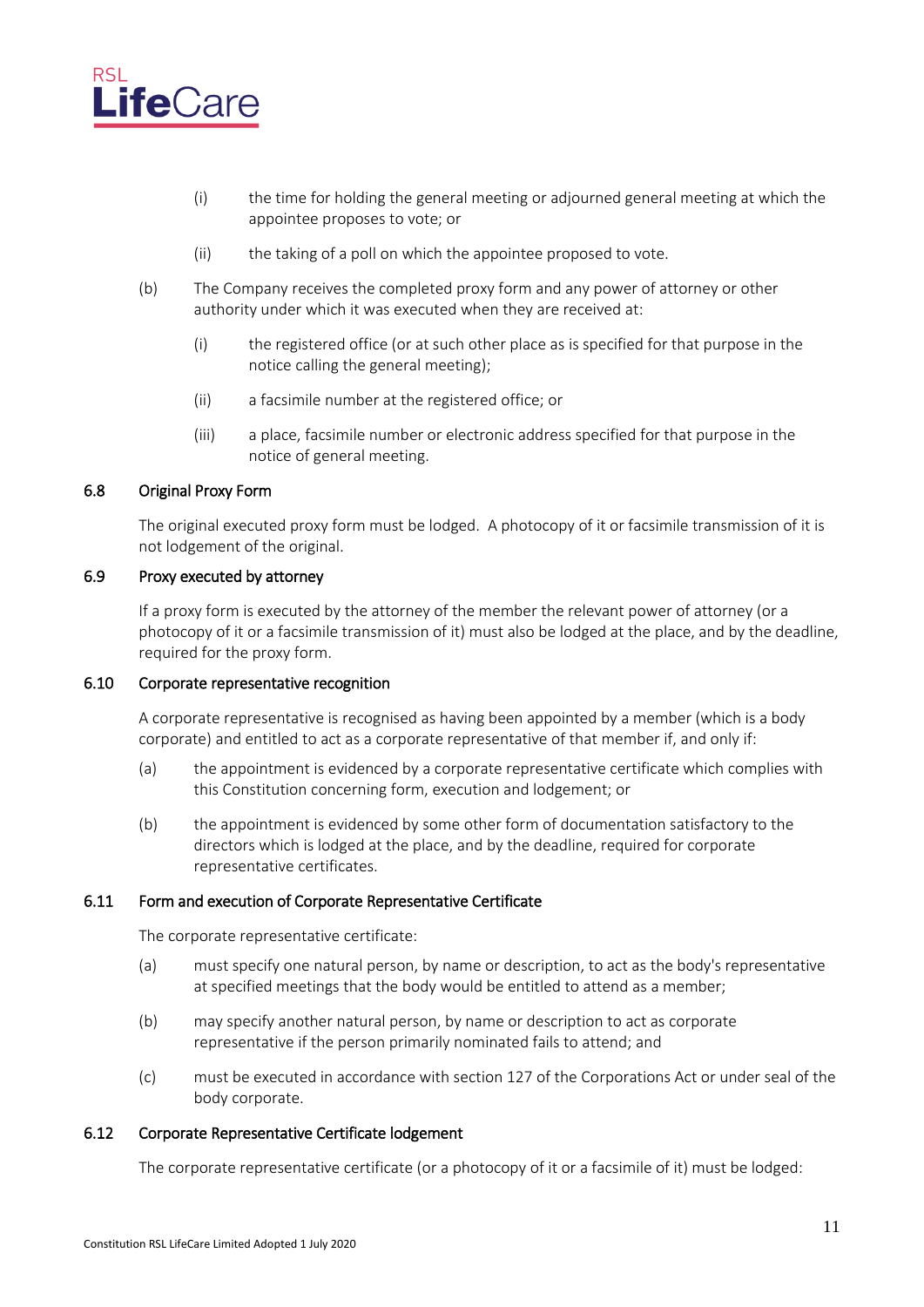

- (a) at the registered office (or at such other place as is specified for that purpose in the notice calling the meeting) by the start of the meeting; or
- (b) with the chairperson of the meeting at any time prior to the corporate representative voting on behalf of the member at the meeting.

#### <span id="page-17-0"></span>6.13 Power of attorney lodgement

An attorney is recognised as entitled to act as attorney for a member at a general meeting if, and only if, the relevant power of attorney (or a photocopy of it or a facsimile of it) is lodged at the place, and by the deadline, required for proxy forms.

# <span id="page-17-1"></span>7. PROCEEDINGS AT MEETINGS OF MEMBERS

### <span id="page-17-2"></span>7.1 Quorum

No business may be transacted at any general meeting of members unless a quorum of members is present at the time when the meeting transacts that business. The presence of RSL NSW will constitute a quorum (whether present by proxy, attorney or corporate representative).

### <span id="page-17-3"></span>7.2 Failure of quorum

If a quorum is not present within 30 minutes from the time appointed for a general meeting:

- (a) where the meeting was called by, or in response to, the requisition of members made under the Corporations Act, the meeting is automatically dissolved; or
- (b) in any other case the meeting stands adjourned to such day, and at such time and place, as the directors determine or, if no determination is made by the directors, to the same day in the second week following at the same time and place. If at the adjourned meeting a quorum is not present within 30 minutes from the time appointed for the meeting, the members present constitute a quorum or if no members are present, the meeting is dissolved.

#### <span id="page-17-4"></span>7.3 Business of annual general meeting

The business of an annual general meeting is to receive the Company's financial statements and the directors' statement and report and the auditor's report on the financial statements, and to transact any other business which under this Constitution or the Corporations Act is to be transacted at an annual general meeting. All other business transacted at an annual general meeting, and all business transacted at other general meetings, is deemed special.

#### <span id="page-17-5"></span>7.4 Special business

No special business may be transacted at any general meeting other than that stated in the notice calling the meeting unless it is a matter that is required by this Constitution or the Corporations Act to be transacted at such meeting.

# <span id="page-17-6"></span>7.5 Chairperson of meeting

The chairperson of the directors, or in that person's absence the deputy chairperson of the directors (if any), is entitled to take the chair at each general meeting. If neither of those persons is present at any general meeting within 15 minutes after the time appointed for holding such meeting, or neither of them is willing to take the chair, the directors present may choose one of their number as a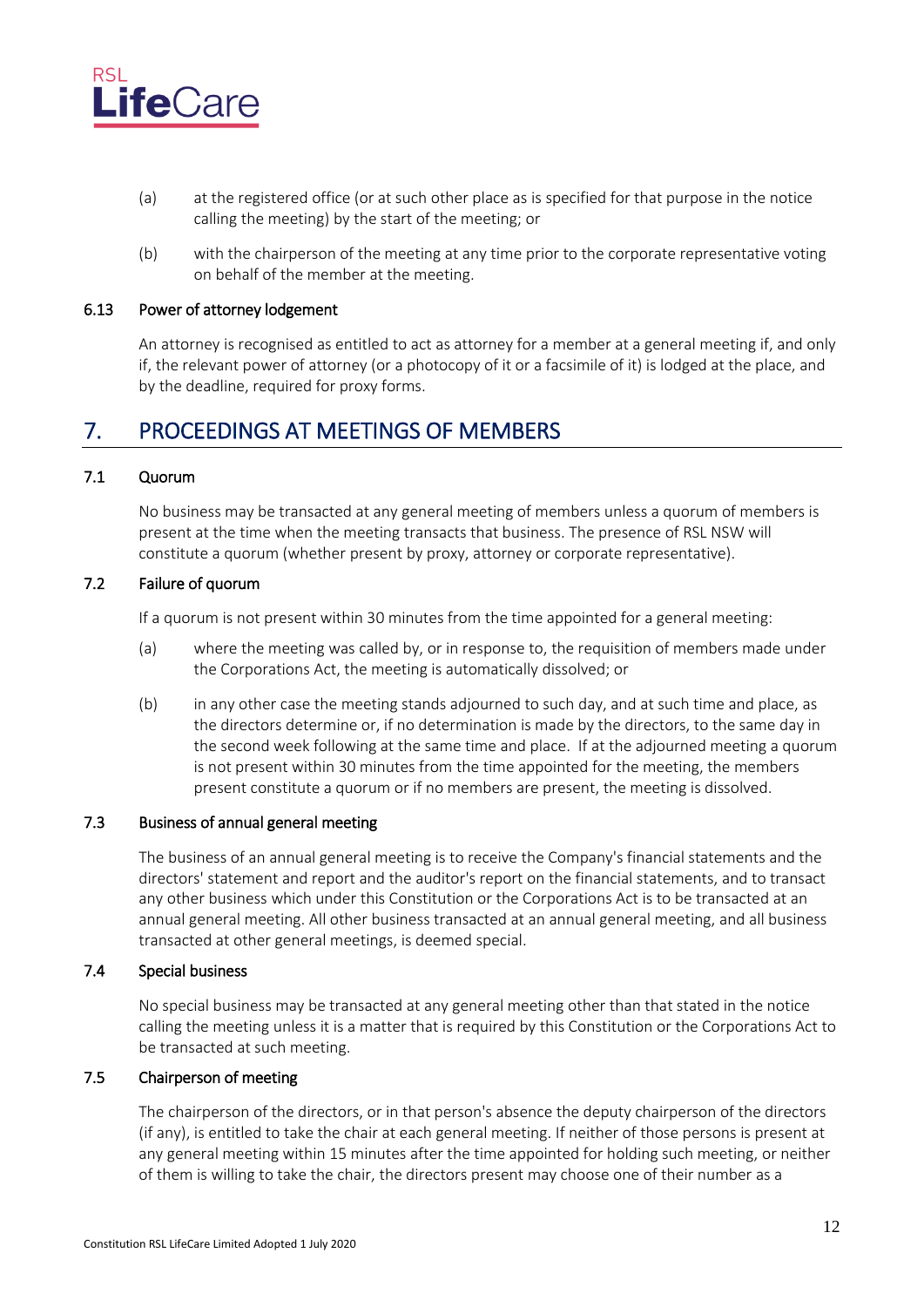

chairperson and if no director present is willing to take the chair the directors may choose a person, whether a member or not, as chairperson of the meeting, failing which the members present must elect a person, whether a member or not, to be chairperson of the meeting.

#### <span id="page-18-0"></span>7.6 Passing the chair

If the chairperson of a general meeting is unwilling or unable to be the chairperson for any part of the business of the meeting:

- (a) that chairperson may withdraw as chairperson for that part of the business and may nominate any person who would be entitled under clause [7.5](#page-17-6) to chair the meeting for that part of the business; and
- (b) after that part of the business is completed, the person so nominated must cease to chair the meeting upon the request of the prior chairperson and the prior chairperson is entitled to resume as the chairperson of the meeting.

#### <span id="page-18-1"></span>7.7 Responsibilities of chairperson

The chairperson of a general meeting is responsible for the general conduct of the meeting and to ascertain the sense of the meeting concerning the business transacted at it. For these purposes the chairperson of the meeting may, without limitation:

- (a) delay the commencement of the meeting if that person determines it is desirable for the better conduct of the meeting;
- (b) make, vary or rescind rulings;
- (c) prescribe, vary or revoke procedures;
- (d) in addition to other powers to adjourn, adjourn the meeting, or any item of business of the meeting, without the concurrence of the meeting if that person determines it is desirable for the orderly conduct of the meeting or the conduct of a poll; and
- (e) determine conclusively any dispute concerning the admission, validity or rejection of a vote.

#### <span id="page-18-2"></span>7.8 Admission to meetings

The chairperson of a general meeting may refuse admission to or require to leave and remain out of, the meeting any person:

- (a) in possession of a pictorial-recording or sound-recording device;
- (b) in possession of a placard or banner;
- (c) in possession of an article considered by the chairperson to be dangerous, offensive or liable to cause disruption;
- (d) who refuses to produce or to permit examination of any article, or the contents of any article, in the person's possession;
- (e) who behaves or threatens to behave in a dangerous, offensive or disruptive manner; or
- (f) who is not entitled under the Constitution to attend the meeting.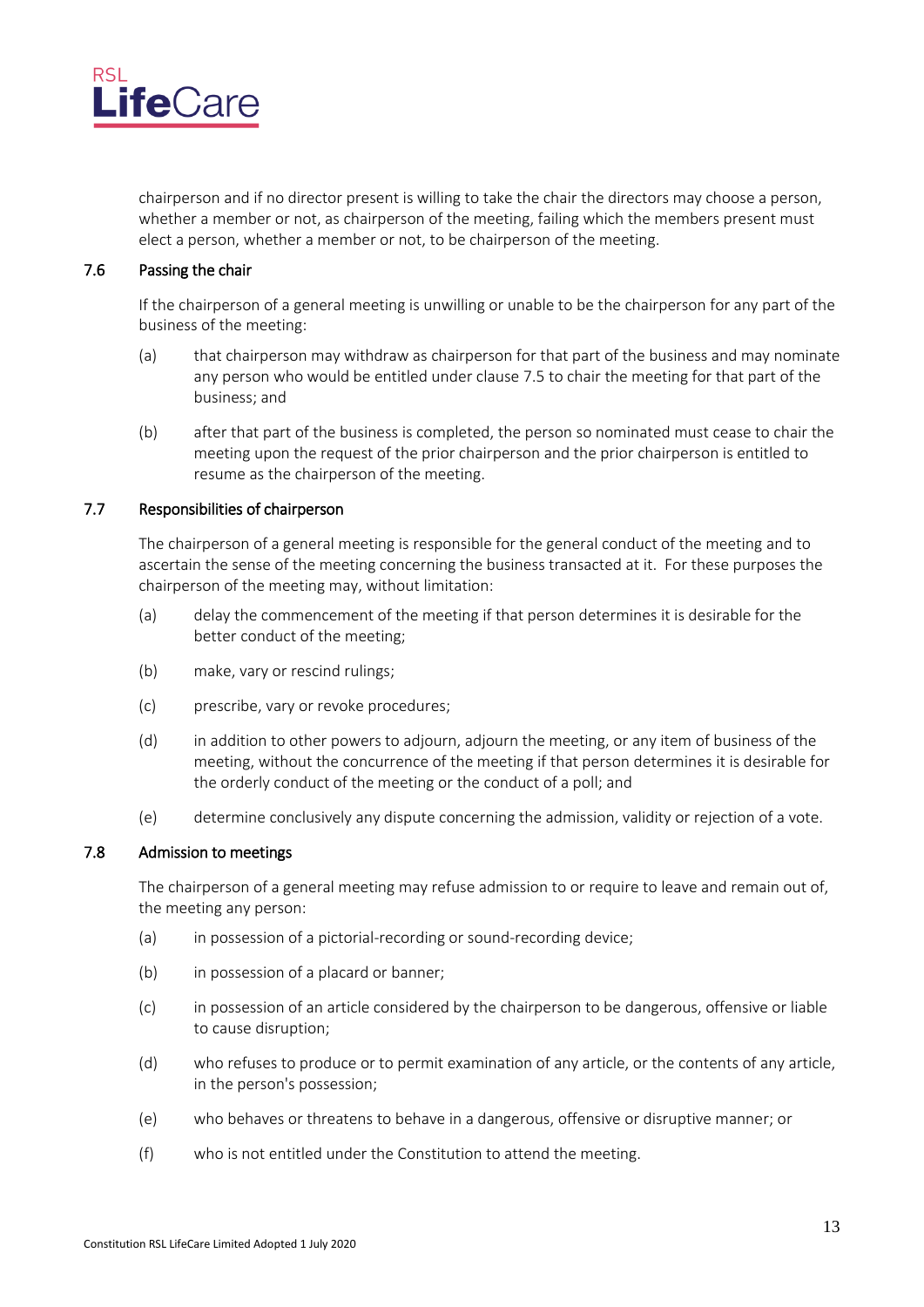

### <span id="page-19-0"></span>7.9 Adjournment of meeting

The chairperson of a general meeting at which a quorum is present:

- (a) in his or her discretion may, adjourn the general meeting with the meetings consent; and
- (b) must adjourn the general meeting if the meeting directs him or her to do so.

# <span id="page-19-1"></span>7.10 Business at adjourned meeting

The only business that can be transacted at an adjourned general meeting is the unfinished business of the initial general meeting. No notice need be given of an adjournment or of the business to be transacted at an adjourned general meeting, unless it is adjourned for 21 days or more, in which event notice of the adjourned general meeting must be given. An adjourned general meeting may take place at a different venue to the initial general meeting.

# <span id="page-19-2"></span>8. VOTING AT MEETINGS OF MEMBERS

#### <span id="page-19-3"></span>8.1 Entitlement to vote

Subject to this Constitution, each individual who is present at a general meeting may vote if he or she is a member, a recognised proxy or recognised corporate representative.

# <span id="page-19-4"></span>8.2 Number of votes of members

Each person who, under clause [8.1,](#page-19-3) is entitled to vote has:

- (a) on a show of hands (or on the voices) only one vote, regardless of how many members the person may represent; and
- (b) on a poll one vote for the membership held by the person and one vote for each membership held by members for whom the person is the recognised proxy, attorney or corporate representative.

# <span id="page-19-5"></span>8.3 Voting restrictions

If, to ensure that a resolution on which the Corporations Act requires that particular persons do not cast a vote so that the resolution has a specified effect under the Corporations Act, the notice of a general meeting specifies that in relation to particular business to be considered at that meeting, votes cast by particular persons (whether specified by name or by description of particular classes of persons) are to be disregarded by the Company, the Company must take no account in determining the votes cast on a resolution relating to that business (whether a special resolution or an ordinary resolution) or for any other purpose, of any vote cast or purported to be cast by or on behalf of any of those persons (whether on a show of hands or on a poll) in relation to that resolution.

#### <span id="page-19-6"></span>8.4 Attendance of member suspends the Proxy

If a member is present at any general meeting in person (or in the case of a body corporate, by its corporate representative), the proxy or attorney of that member may not exercise the voting rights of the member while the member is present.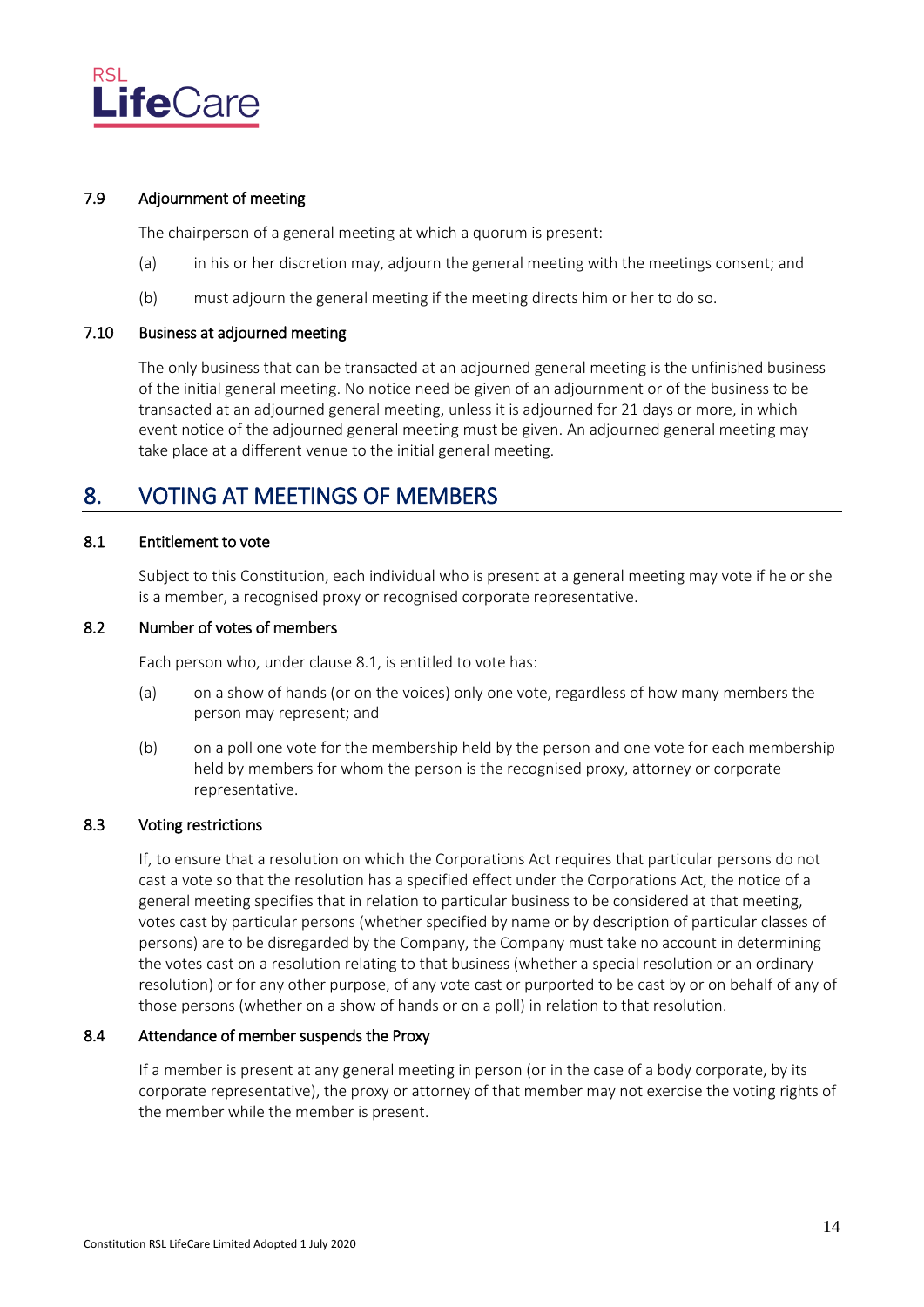

### <span id="page-20-0"></span>8.5 Revocation of proxies

A vote given or act done in accordance with the terms of a proxy form or power of attorney is valid despite the previous death of the principal, or revocation of the proxy or power of attorney, provided no intimation in writing of the death or revocation has been received at the registered office or by the chairperson of the meeting before the vote is given or act done. Any proxy may be revoked at any time. The decision of the chairperson as to whether a proxy has been revoked is final and conclusive.

#### <span id="page-20-1"></span>8.6 Proxy must vote as directed

A recognised proxy must vote (or abstain if instructed) on behalf of a member in the manner instructed by the member on the proxy form. If no instruction is given the proxy may vote, or abstain, as the proxy sees fit.

### <span id="page-20-2"></span>8.7 Method of voting

Every resolution put to a vote at a general meeting must be determined by the voices or a show of hands (as determined by the chairperson of the meeting) unless a poll is properly demanded either before or on the declaration of the result of the voices or the show of hands.

### <span id="page-20-3"></span>8.8 Demand for poll

A demand for a poll under the preceding clause may be made by:

- (a) the chairperson of the meeting;
- (b) at least 5 persons present in person or by proxy having the right to vote at the meeting; or
- (c) any person or persons present having the right to vote at the meeting who have at least 5% of the total voting rights of all the members having the right to vote at the general meeting.

### <span id="page-20-4"></span>8.9 Declaring result of vote on show of hands

At any general meeting (unless a poll is so demanded) a declaration by the chairperson of the meeting that a resolution has been carried, or carried by a particular majority, or lost, or has not been carried by a particular majority and an entry in the book containing the minutes of proceedings of the Company is conclusive evidence of the fact without proof of the number or proportion of the votes recorded in favour of or against such resolution.

# <span id="page-20-5"></span>8.10 Conduct of poll

The demand for a poll may be withdrawn. If a poll is duly demanded (and the demand not withdrawn) it must be taken in such manner and at such time (either at once or after an interval or adjournment or otherwise) as the chairperson of the meeting directs.

The result of the poll is the resolution of the meeting at which the poll was demanded. A poll demanded on any question of adjournment must be taken at the meeting and without an adjournment. The demand for a poll does not prevent the continuance of the meeting for the transaction of any business other than the question on which a poll has been demanded.

### <span id="page-20-6"></span>8.11 Resolutions of Company with sole member

(a) Where the Company has only 1 member, the Company may pass a resolution by the member recording it and signing the record (without holding a meeting).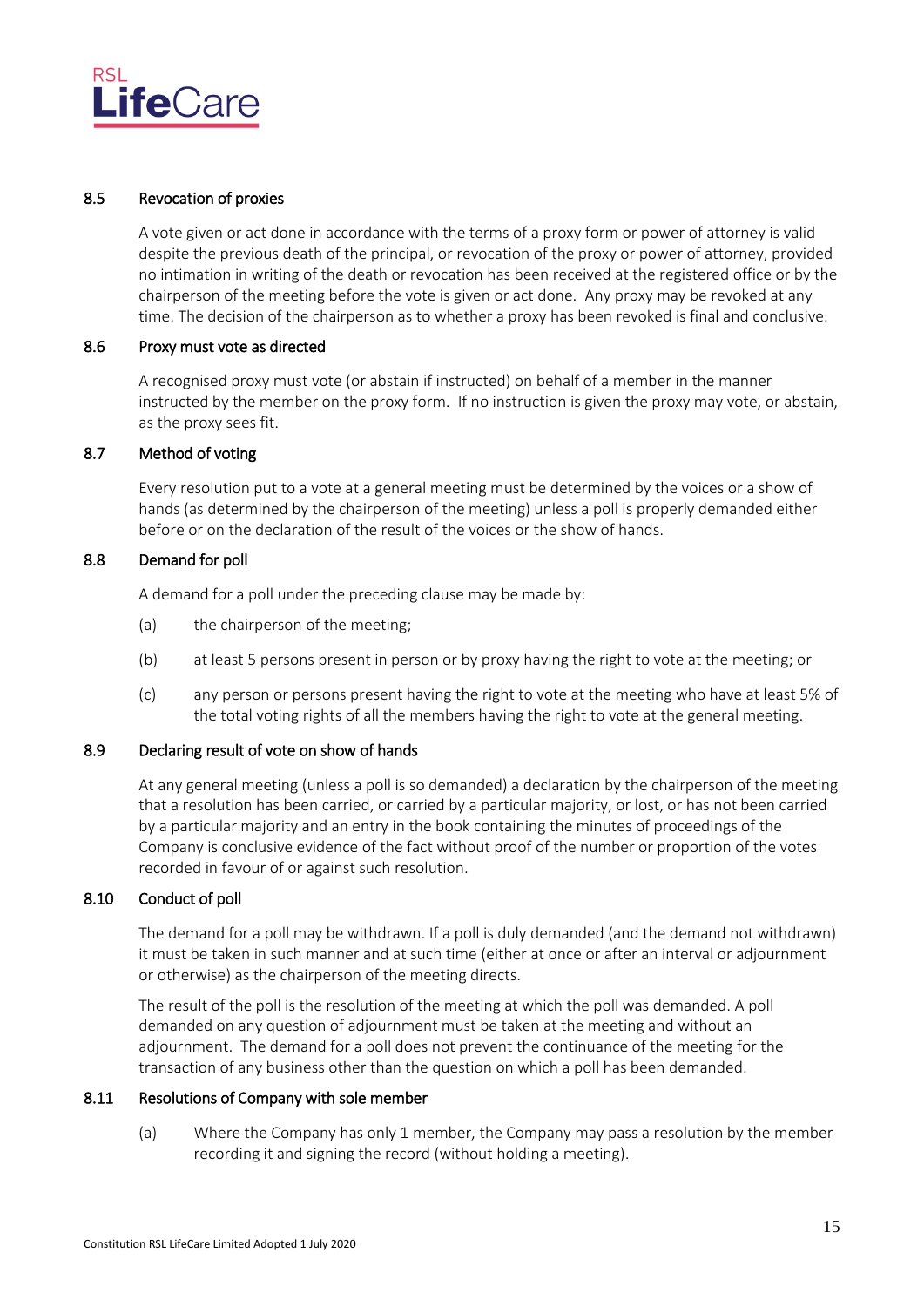

- (b) A corporate representative may sign such a resolution.
- (c) Passage of a resolution under this clause [8.11](#page-20-6) must be recorded in the Company's minute book.

#### <span id="page-21-0"></span>8.12 Circulating resolutions of members

Unless the Corporations Act requires otherwise or clause 8.11 applies, , the members may pass a resolution without a general meeting being held if all of the members who are entitled to vote on the resolution sign a document containing a statement that they are in favour of the resolution set out in the document. Separate copies of a document may be used for signing by members if the wording of the resolution and statement is identical in each copy. The resolution is taken to be passed, as if it had been passed unanimously at a duly convened general meeting, at the time the secretary has evidence that the last member has signed it.

#### <span id="page-21-1"></span>8.13 Casting vote of chairperson

If, on a show of hands or on a poll, the votes are equal the chairperson of the meeting has a casting vote in addition to the deliberative vote, if any, of the chairperson.

#### <span id="page-21-2"></span>8.14 Objections

No objection may be made as to the validity of any vote except at the meeting or adjourned meeting or poll at which such vote is tendered and every vote not disallowed at any such meeting or poll is treated as valid. In recording votes the latest copy of the register held in the registered office must be adopted and acted on as the voting roll.

#### <span id="page-21-3"></span>8.15 Ruling on votes

The chairperson of the meeting is the sole judge of the validity of every vote tendered at the meeting and the determination of the chairperson is final and conclusive.

# <span id="page-21-4"></span>9. APPOINTMENT AND REMOVAL OF DIRECTORS

#### <span id="page-21-5"></span>9.1 Number of directors

The number of directors must be not less than 5 and not more than 9. The Company may, by special resolution in a general meeting, increase or reduce the number of directors. In the absence of such determination the number of directors will be 9.

### <span id="page-21-6"></span>9.2 Qualification

All directors of the Company (excluding the President for the time being of RSL NSW holding office pursuant to clause 9.3) must have relevant professional experience on the board at any time.

### <span id="page-21-7"></span>9.3 President

The President for the time being of RSL NSW, with his or her consent, holds office as a director ex officio. The President may at any time withdraw such consent, or resign, in which event he or she ceases to be a director but, upon giving a further consent, resumes the holding of office as a director ex-officio. Those clauses of the Constitution dealing with the appointment and removal of directors do not apply to the President.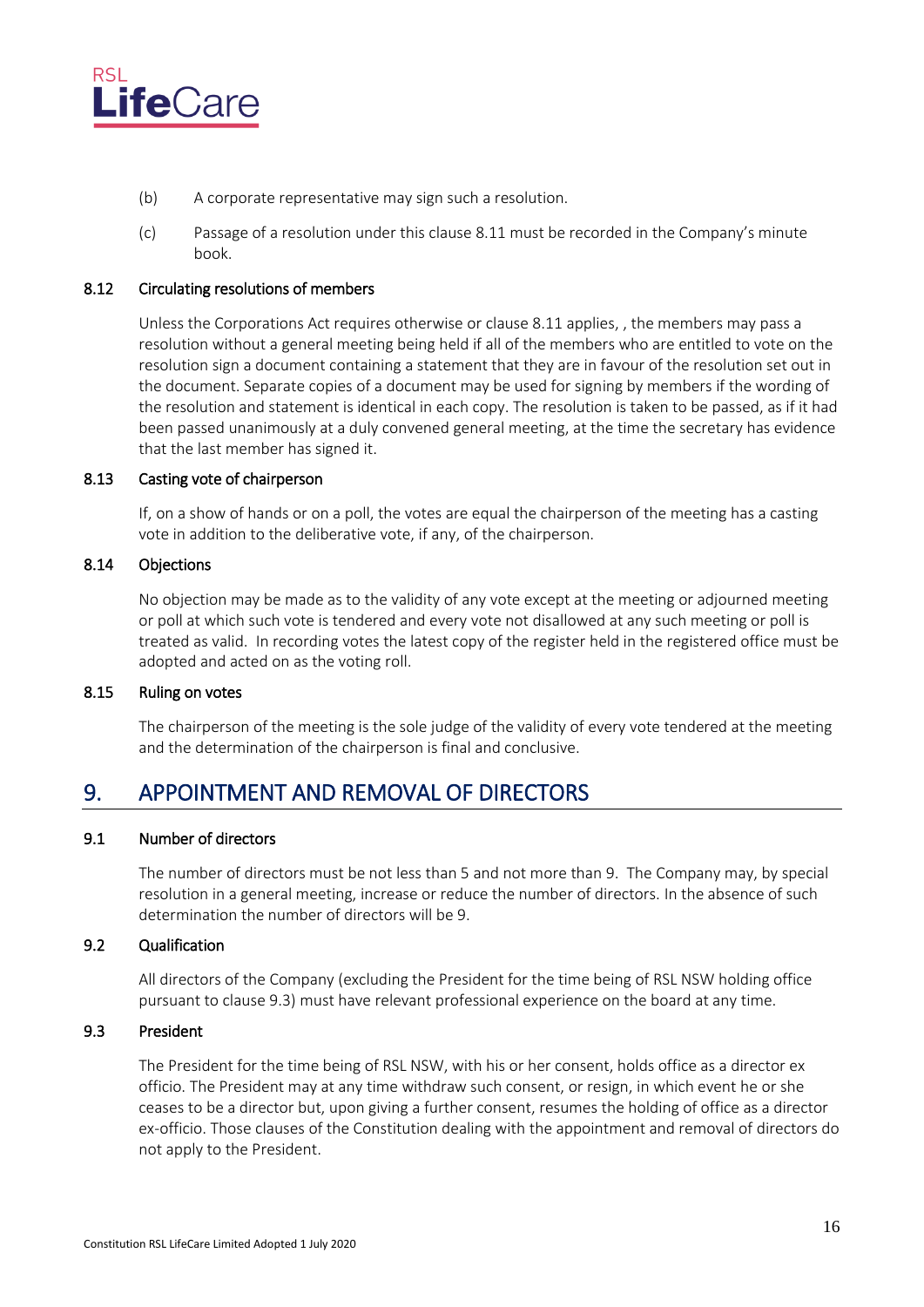

#### <span id="page-22-0"></span>9.4 RSL NSW appoints directors

- (a) RSL NSW has the power to appoint the directors of the Company. Such appointments will be made at the annual general meeting of the Company (or if none is held, at the date the director appointment is approved by RSL NSW) and in accordance with this clause 9.4.
- <span id="page-22-10"></span>(b) Other than in relation to clause[s 9.5\(d\),](#page-23-1) [9.6](#page-23-0) and [9.7,](#page-24-0) prior to making an appointment:
	- (i) the board must ensure any vacancy is advertised publicly and there is a proper assessment of applicants by a board committee convened for that purpose;
	- (ii) the board committee must provide a summary of its applicant assessments to the board and recommendations for appointment;
	- (iii) the board must confirm the preferred applicants and make a recommendation to RSL NSW.
- <span id="page-22-11"></span><span id="page-22-2"></span>(c) In making appointments, RSL NSW should consider the following:
	- (i) the recommendation of the board; and
	- (ii) the requirements of clause [9.2.](#page-21-6)
- <span id="page-22-12"></span>(d) The board's recommendation referred to in clause [9.4\(c\)\(i\)](#page-22-2) must include an outline of the process that was followed by the committee and the board and the reasons for their recommendations.

# 9.5 Period of office

- <span id="page-22-8"></span><span id="page-22-5"></span><span id="page-22-4"></span><span id="page-22-3"></span><span id="page-22-1"></span>(a) Each director continues in office until the earliest to occur of:
	- (i) the death of the director;
	- (ii) the conclusion of the third annual general meeting after the director was last appointed, or the day which falls 3 years after the date of their last appointment (if no annual general meeting is held that year);
	- (iii) the director is removed from office by RSL NSW;
	- (iv) if in making the appointment RSL NSW specified a period of office or other circumstances in which the office is to be vacated, the expiry of that time or the occurrence of those circumstances;
	- (v) upon the resignation of the director taking effect;
	- (vi) is not present at 3 successive scheduled meetings of the directors without leave of absence from the directors; or
	- (vii) if the director becomes prohibited from being a director by reason of a provision of the Corporations Act or an order made under the Corporations Act.
- <span id="page-22-9"></span><span id="page-22-7"></span><span id="page-22-6"></span>(b) A casual vacancy in the office of a director will occur if a director ceases to hold office as a result of the circumstances set out in clauses [9.5\(a\)\(i\),](#page-22-3) [\(iii\),](#page-22-4) [\(iv\),](#page-22-5) [\(v\)](#page-22-6) or [\(vii\)](#page-22-7) (Casual Vacancy).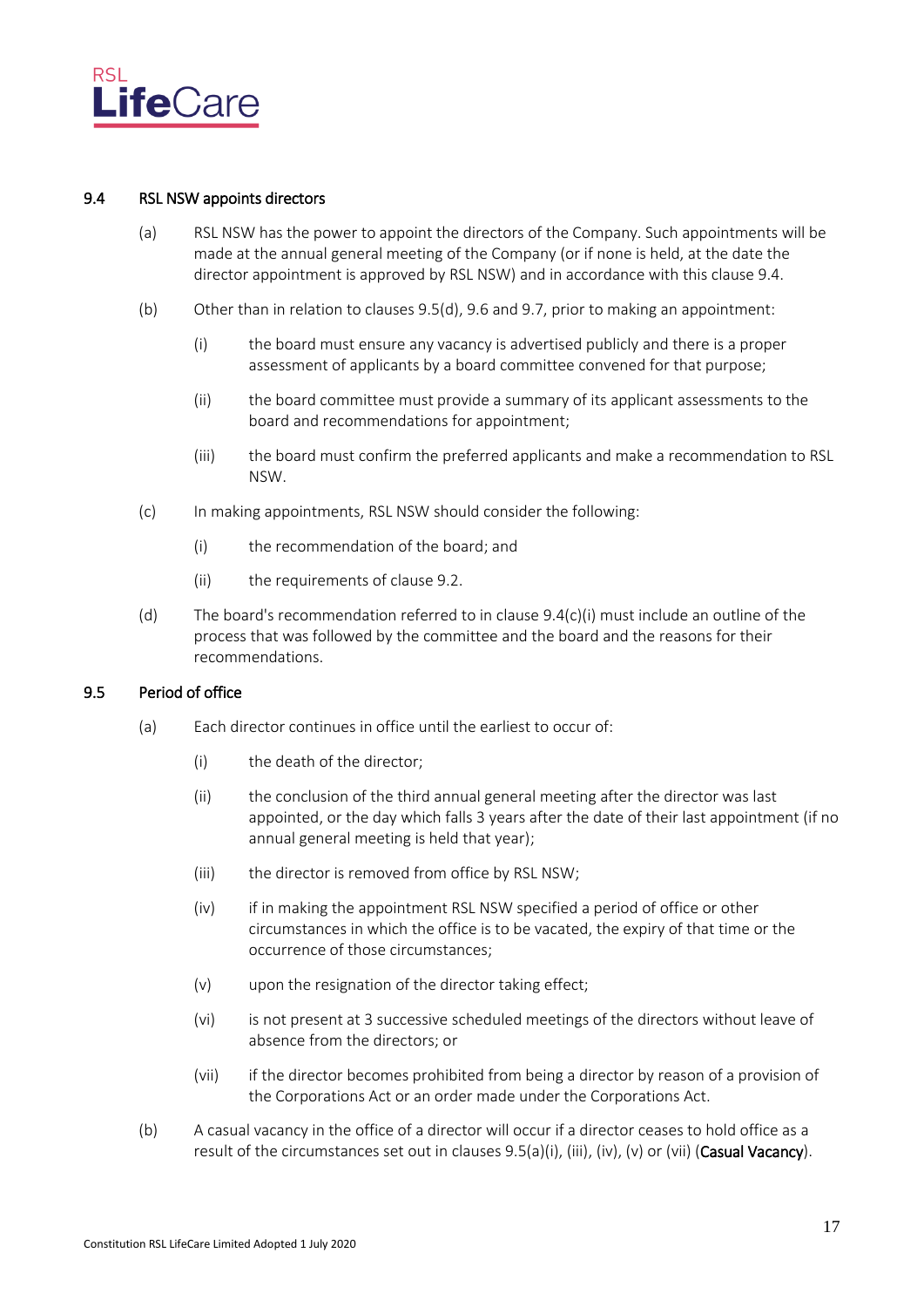

- (c) A current director vacancy in the office of a director will occur at the time specified in clause [9.5\(a\)\(ii\)](#page-22-8) (Current Director Vacancy).
- <span id="page-23-1"></span>(d) In the event of a Casual Vacancy in the office of a director occurring under clause 9.5 [\(b\),](#page-22-9) RSL NSW may (but is not obliged to) appoint another person to fill the vacancy and the person so appointed will hold office, subject to this Constitution, until the conclusion of the earlier of:
	- (i) the conclusion of annual general meeting next following the date of the appointment; or
	- (ii) if no annual general meeting is held that year, until 30 June in the year following the year of the appointment or such earlier date as specified at the time of appointment,

at which time the person must retire.

- (e) If a Casual Vacancy exists in accordance with clause 9.[5\(b\),](#page-22-9) and RSL NSW has not appointed a person to fill the Casual Vacancy pursuant to clause 9.[5\(d\),](#page-23-1) that position will be declared vacant for the purposes of the appointment.
- (f) If the Company holds an annual general meeting, then at every annual general meeting:
	- (i) subject to clause 9.5(h), one-third of the directors who have held office for 3 years or more or, if their number are not a multiple of three, then the number nearest to but not more than one-third of the directors;
	- (ii) any director appointed to fill a Casual Vacancy during the preceding year,

must retire, and if eligible, may stand for reappointment.

- <span id="page-23-2"></span>(g) If the Company does not hold an annual general meeting, any director who has held office for 3 years or more since last being appointed, must retire from office, but subject to clause [9.5\(a\)\(i\),](#page-22-3) is eligible for reappointment.
- (h) The directors to retire by rotation at an annual general meeting are those directors who have been longest in office since their last appointment. Directors appointed on the same day may agree among themselves or determine by lot which of them must retire.
- (i) A director who retires pursuant to clause  $9.5(f)$  or  $9.5(g)$  may be re-appointed for a further term of three years provided that at the end of the further term that director's total term in office is not more than 9 years.

### <span id="page-23-0"></span>9.6 Current Director Vacancy

- (a) In respect to a Current Director Vacancy, the board may in its absolute discretion decide that the process in clause [9.4](#page-22-0) is not required and instead recommend to RSL NSW that the current director who is retiring be considered for reappointment for a further term.
- (b) If the board elects to recommend that the current director be reappointed, then following the board's determination to this effect the board will make a recommendation to RSL NSW.
- (c) In considering the recommendation for the reappointment of the current director, RSL NSW should have regard to the requirements of the Company at that time, the qualification criteria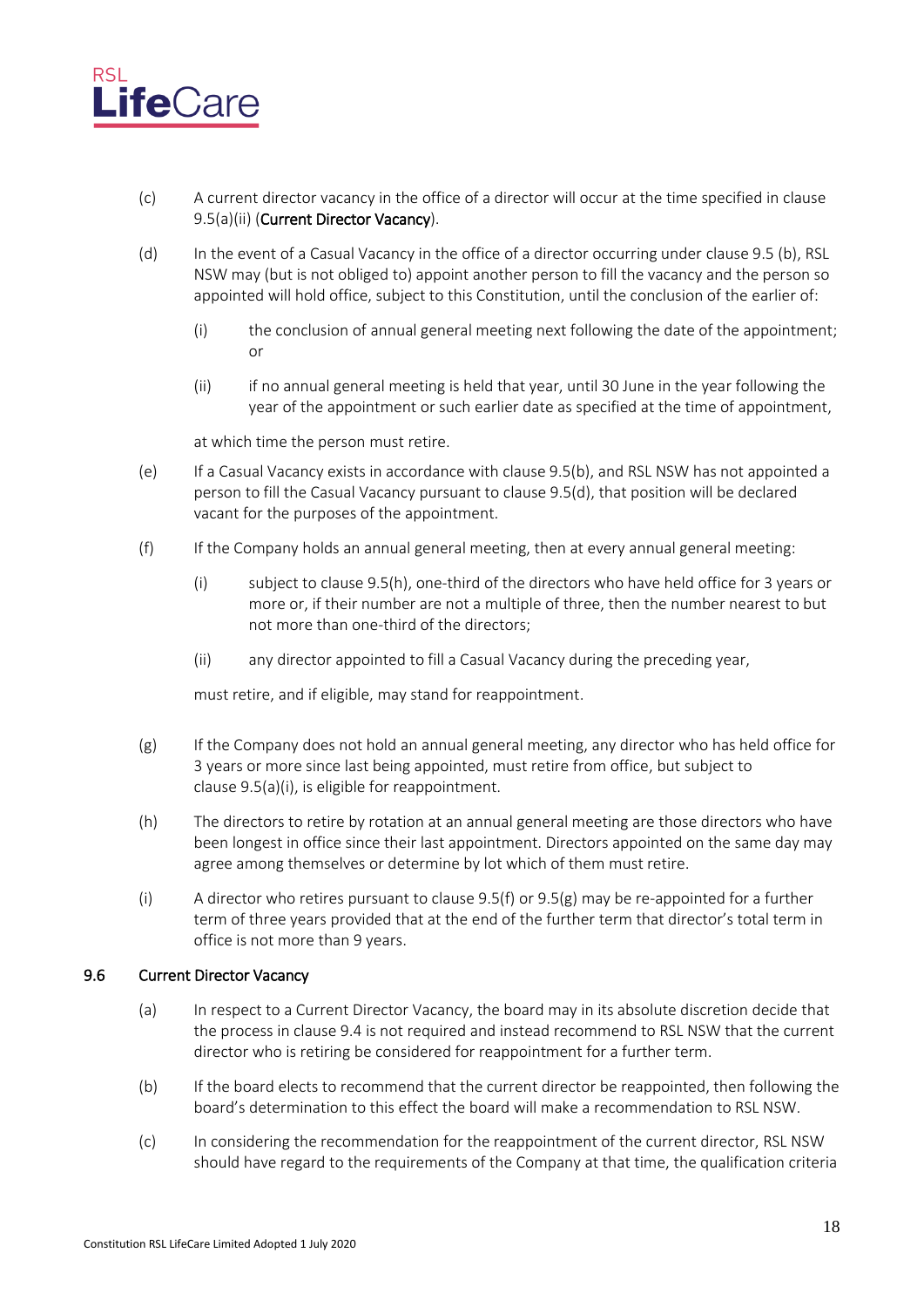

set out in clause [9.2](#page-21-6) and the maximum number of periods of office that a director may be considered for reappointment under clause [9.6\(d\).](#page-24-5)

(d) A director may only be considered for reappointment for a maximum of three consecutive periods of office.

#### <span id="page-24-5"></span><span id="page-24-0"></span>9.7 The Board's Discretion to Recommend Directors from a Short-List

- (a) For the purposes of this claus[e 9,](#page-21-4) a "Short-List" means a list of candidates who have:
	- (i) applied as part of a current or immediately previous directors' advertising process as set out in claus[e 9.4\(b\);](#page-22-10) or
	- (ii) been associated or known to the board and have been associated with the Company for at least 18 months.
- (b) In the event that a position of director is declared vacant, the board may in its absolute discretion decide not to follow the process in claus[e 9.4\(b\)](#page-22-10) and instead recommend to RSL NSW a candidate from the Short-List.
- (c) If the board elects to recommend to RSL NSW a candidate from the Short-List, then:
	- (i) the board must confirm its applicants in order of preference;
	- (ii) the board must make a recommendation to RSL NSW; and
	- (iii) clauses  $9.4(c)$  and  $9.4(d)$  will apply.

#### <span id="page-24-1"></span>9.8 Resignation of director

Any director may retire from office by giving notice in writing to the Company of the director's intention to do so. Such resignation takes effect immediately unless the resignation is stated in the notice to take effect at some future time in which event the resignation takes effect upon the expiration of such time or the date 3 months from the giving of the notice, whichever is the earlier.

# <span id="page-24-2"></span>9.9 RSL NSW removal of directors

RSL NSW has the power to remove each and all of the directors of the Company at any time but shall only exercise this power with good reason.

#### <span id="page-24-3"></span>9.10 Notification by RSL NSW

Notification of each appointment or removal of a director by RSL NSW must be in writing, under the hand of the secretary of RSL NSW, delivered to or left at the registered office of the Company.

### <span id="page-24-4"></span>9.11 Less than minimum number of directors

The continuing directors may act despite any vacancy in their body but if the number falls below the minimum number fixed in accordance with this Constitution, the directors may act only:

- (a) to appoint directors up to that minimum number, in which event the directors must give immediate written notification of the appointment to RSL NSW;
- (b) to call a general meeting; or
- (c) in emergencies.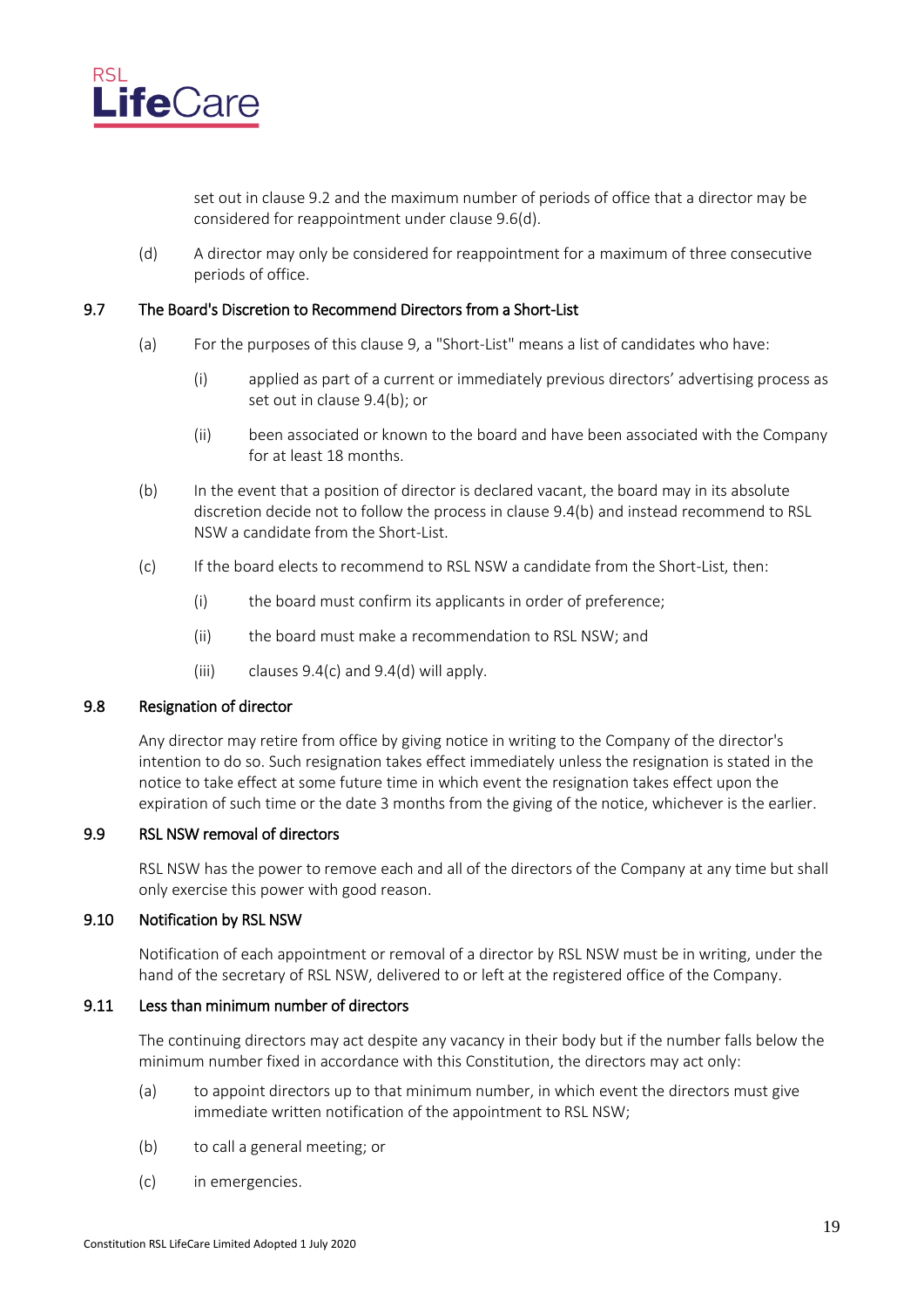

#### <span id="page-25-0"></span>9.12 Employment

The board may appoint one or more directors of the Company to be employed as a managing director or chief executive officer on terms, including as to remuneration, to be determined by the board in accordance with this Constitution.

# <span id="page-25-1"></span>10. ALTERNATE DIRECTORS

#### <span id="page-25-2"></span>10.1 Power to appoint alternate Director

Each director may at any time appoint any person approved for that purpose by a majority of his or her co-directors to act as an alternate director in the appointor's place.

### <span id="page-25-3"></span>10.2 Suspension of appointment

The appointor may vary, suspend, or terminate the appointment of any alternate.

#### <span id="page-25-4"></span>10.3 Notice of appointment

Notice of each such appointment, suspension or termination must be made in writing to the alternate, signed by the appointor, and a copy served on the Company.

# <span id="page-25-5"></span>10.4 Electronic notifications

Any notice under this clause may be served by electronic transmission and any such transmission purporting to be signed by a director is treated as being in writing signed by such director.

# <span id="page-25-6"></span>10.5 Role of alternate

An alternate director:

- (a) is not entitled to receive notice of meetings of the directors unless the appointor has, by notice in writing to the Company, required it do so either generally or in particular circumstances;
- (b) may attend and vote at a meeting of the directors if the appointor is not present at that meeting;
- (c) may sign a circular resolution under clause [13.10](#page-29-2) unless the appointor has, by notice in writing to the Company, suspended that right either generally or in particular circumstances;
- (d) when acting as such at any time, is an officer of the Company and not an agent of the appointor and, in those circumstances, is subject to the duties and has all the powers and rights of a director;
- (e) does not have a conflict of interest solely by reason of the fact that the appointor has a conflict of interest (or vice versa); and
- (f) is not taken into account in determining either the number of directors or rotation of directors.

#### <span id="page-25-7"></span>10.6 Remuneration of alternate

An alternate's only rights (if any) as to remuneration for ordinary service as a director are against the appointor and not the Company.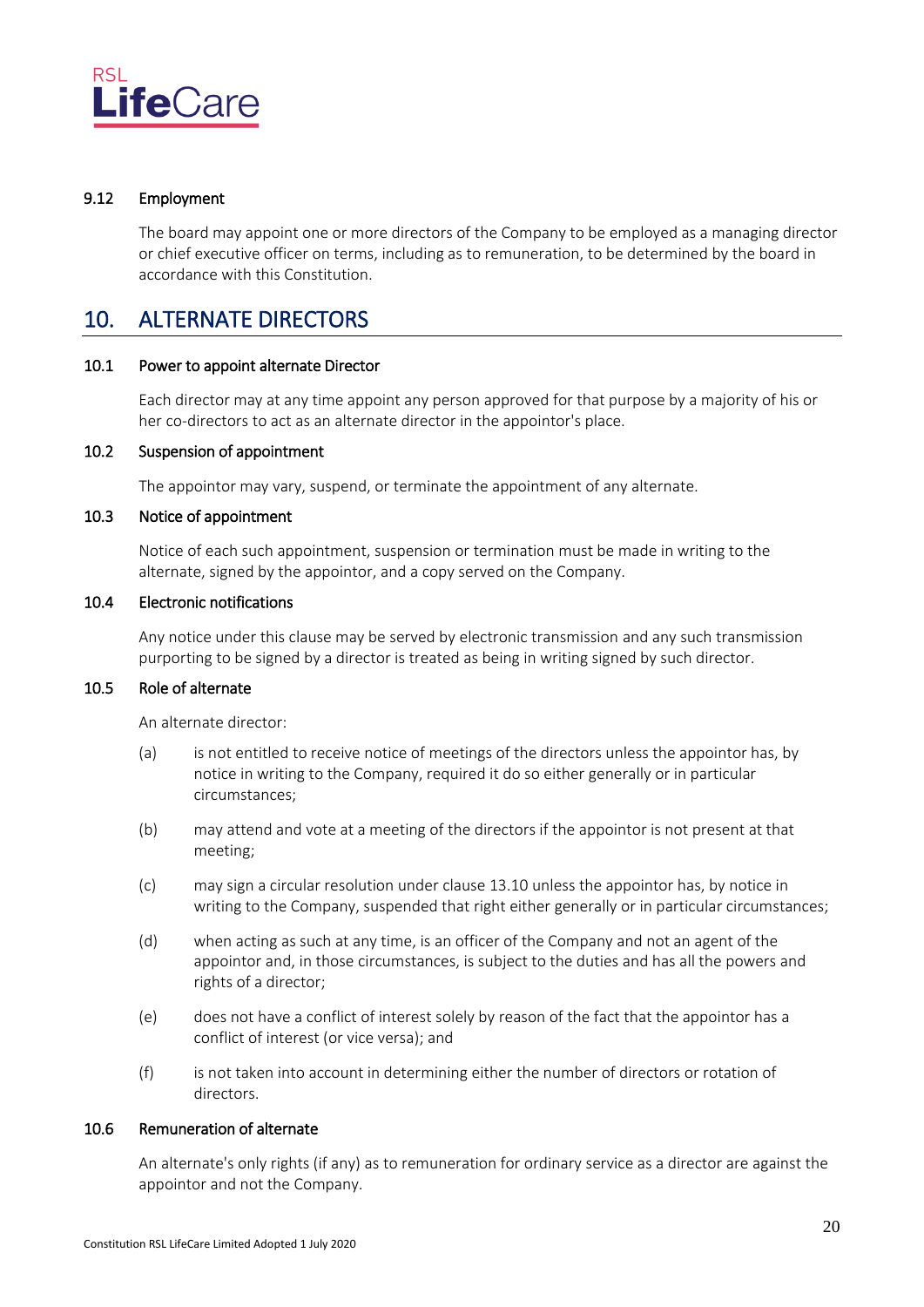

### <span id="page-26-0"></span>10.7 Multiple votes

A director or any other member may act as alternate director to represent more than one director, and have as many votes accordingly, but for the purpose of forming a quorum counts as only one director.

#### <span id="page-26-1"></span>10.8 Termination of appointment

The appointment of an alternate director is terminated:

- (a) if, by notice in writing, left at the registered office, the alternate resigns such appointment;
- (b) if the appointment of the alternate is terminated by the appointor;
- (c) if a majority of the co-directors of the appointor withdraw the approval of the person to act as an alternate;
- (d) if the appointment is to act as alternate for one or more directors and all of those named directors have vacated office as directors; or
- (e) on the happening of any event which, if the alternate were a director, would cause the alternate to vacate the office of director.

# <span id="page-26-2"></span>11. CHIEF EXECUTIVE OFFICER

#### <span id="page-26-3"></span>11.1 Appointment of Chief Executive Officer

The directors may at any time:

- (a) appoint the chief executive officer of the Company;
- (b) define that person's duties and powers;
- (c) fix that person's remuneration; and
- (d) subject to the provisions of any contract between that person and the Company, vary any of the duties or powers so conferred or revoke such appointment and appoint another in that person's place.

# <span id="page-26-4"></span>11.2 Acting Chief Executive Officer

If the chief executive officer becomes at any time in any way incapable of acting as such, the directors may appoint any other person (including a director) to act temporarily as the chief executive officer.

#### <span id="page-26-5"></span>11.3 Remuneration of Chief Executive Officer

- (a) Subject to the provisions of any agreement entered into between the Company and its chief executive officer from time to time, the Company may pay its chief executive officer a reasonable and proper remuneration as determined by the directors.
- (b) In determining the remuneration of the chief executive officer, the directors shall have regard to the following criteria:
	- (i) the services the chief executive officer is to provide to the Company; and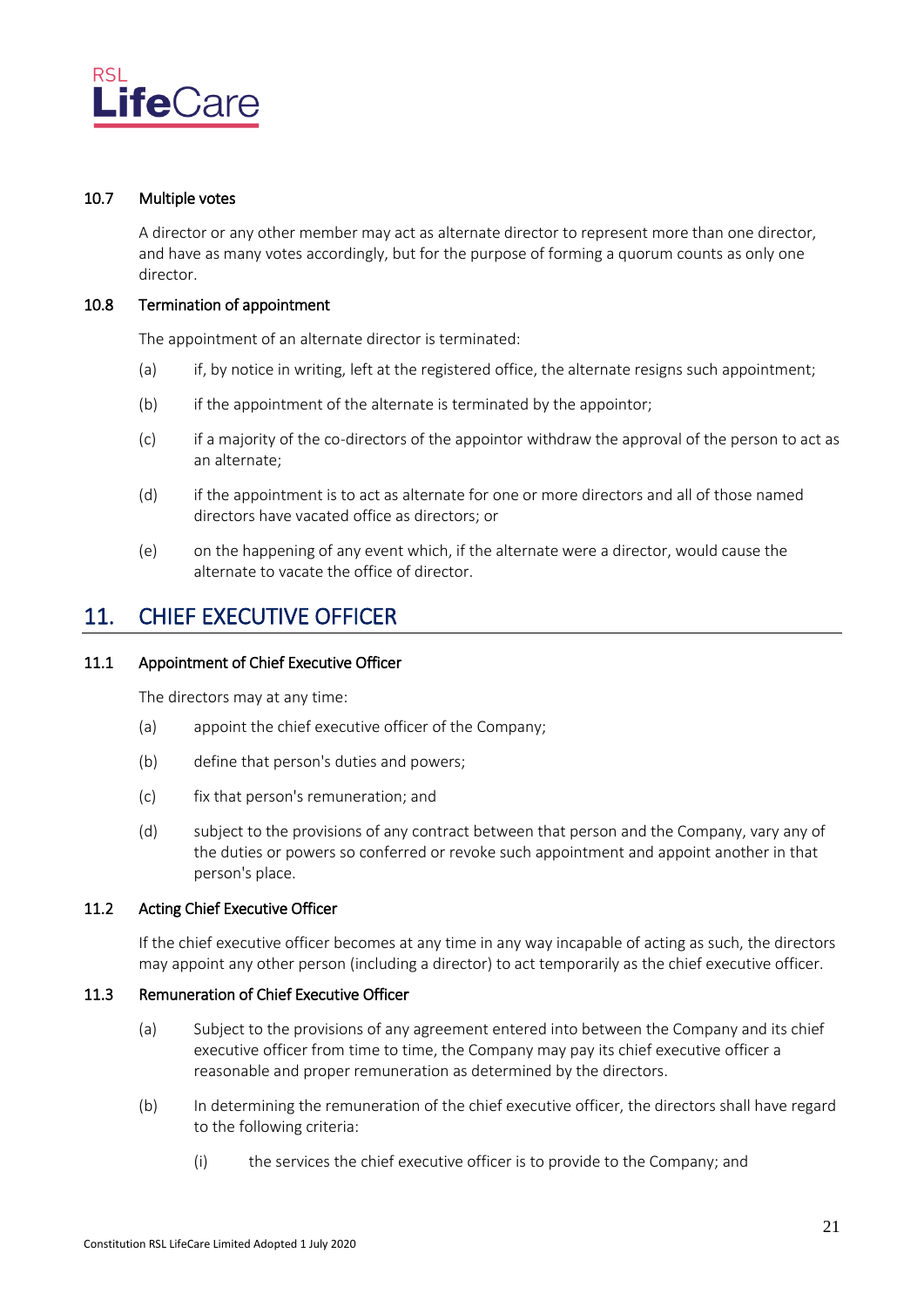

(ii) the current market levels of remuneration paid to chief executive officers of similar or equivalent entities in Australia.

### <span id="page-27-0"></span>11.4 Expenses of Chief Executive Officer

The chief executive officer is entitled to be paid all travelling and other expenses incurred, or to be incurred, by him or her in connection with his or her attendance at meetings of the directors and general meetings, or otherwise in connection with the business of the Company.

# <span id="page-27-1"></span>12. REMUNERATION OF DIRECTORS

#### <span id="page-27-2"></span>12.1 Remuneration Conditions

Clauses [12.2](#page-27-3) and [12.3](#page-28-0) are to be read subject to the conditions (if any) of any government office or authority imposed on the Company upon granting:

- (a) an income tax, federal taxation or duty exemption or reduction;
- (b) confirmation of status as being eligible to receive tax deductible donations;
- (c) a stamp duty or state taxation or duty exemption or reduction; and
- (d) an authority to fund raise or approach the public for the purposes of soliciting a donation to the Company.

If there is any conflict with the terms of clauses [12.2](#page-27-3) or [12.3](#page-28-0) and the conditions imposed by any government office or authority the terms of those conditions will prevail to the extent of any inconsistency.

### <span id="page-27-3"></span>12.2 Directors' Fees

The directors may be remunerated for their services as directors in accordance with the following provisions:

- <span id="page-27-4"></span>(a) The directors are to be paid the remuneration that the Company determines in general meeting or by resolution of the Company in accordance with clauses [8.11](#page-20-6) or 8.12.
- <span id="page-27-5"></span>(b) The Company determines by resolution only the total remuneration to be paid to the directors, and the directors determine how the total remuneration is divided among them.
- (c) The directors may delegate to a committee which is comprised of persons who will not be remunerated as directors decision making functions relevant to:
	- (i) identifying and proposing to the Company the total pool of remuneration to be determined in general meeting under clause [12.2\(a\);](#page-27-4) and
	- (ii) determining how the total remuneration is divided among the directors under clause  $12.2(b)$ .
- (d) If required by law or any regulation or condition that applies to the Company pursuant to any law, the remuneration to be paid to directors as determined pursuant to claus[e 12.2\(b\)](#page-27-5) must be approved by Company at the next general meeting and, in any event, at least once annually.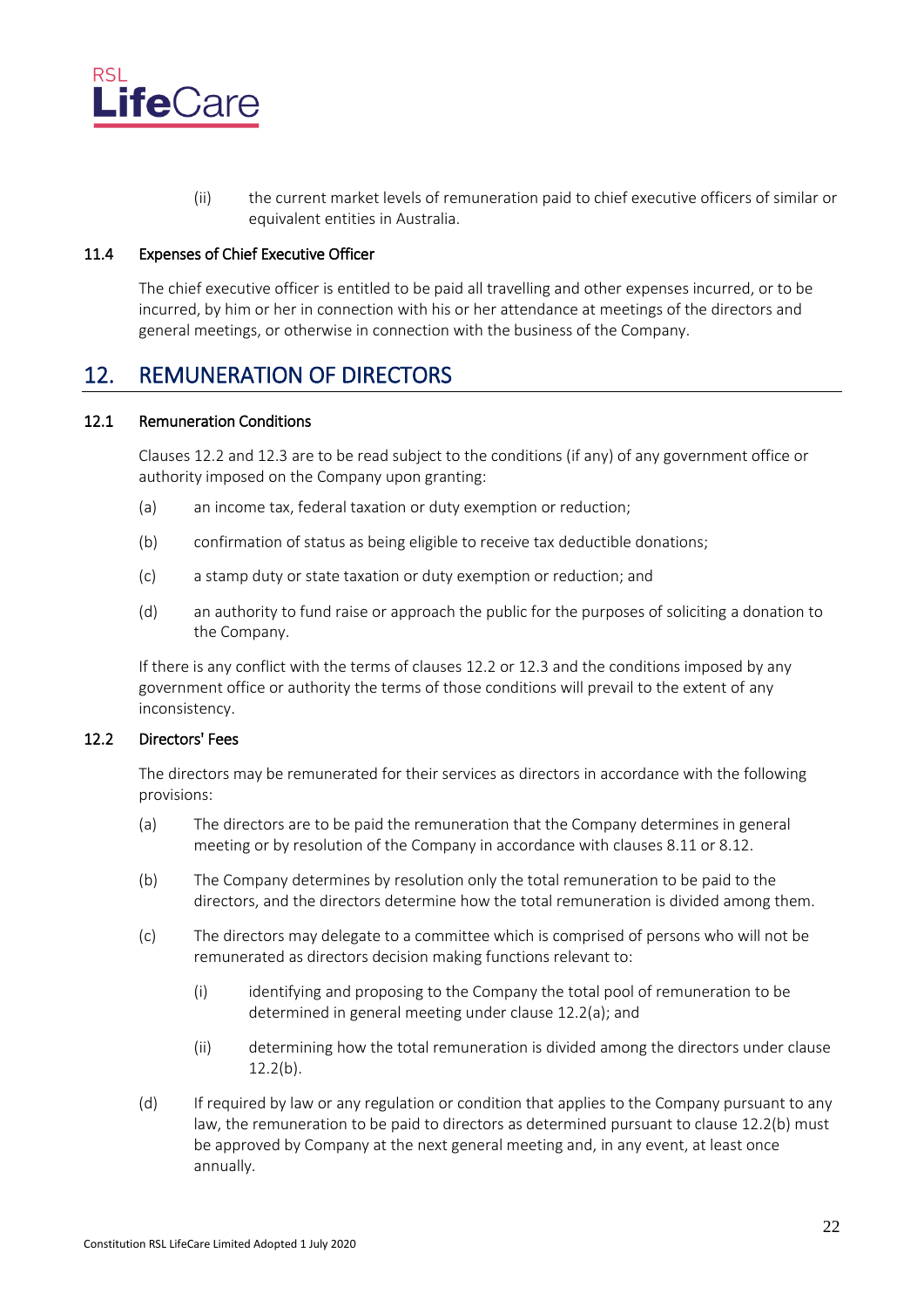

(e) This clause does not apply to the remuneration to be paid to the Chief Executive Officer.

# <span id="page-28-0"></span>12.3 Expenses of Directors

Each director is entitled to be paid all travelling and other expenses incurred, or to be incurred, by him or her in connection with his or her attendance at meetings of the directors and general meetings or otherwise in connection with the business of the Company.

# <span id="page-28-1"></span>13. PROCEEDINGS OF DIRECTORS

### <span id="page-28-2"></span>13.1 Board meetings

The directors may meet together for the dispatch of business, adjourn and otherwise regulate their meetings as they see fit.

# <span id="page-28-3"></span>13.2 Mode of meeting

A meeting of the directors may be called or held using any technology consented to by a majority of directors. The consent may be a standing one.

# <span id="page-28-4"></span>13.3 Quorum

A quorum for a meeting of the directors is 5 directors or such other number that is fixed by the directors.

### <span id="page-28-5"></span>13.4 Chairperson calling a meeting

The chairperson of the directors may at any time call a meeting of the directors to be held at such time and place as the chairperson chooses and such meeting is not invalidated by reason only of lack of convenience if a quorum of directors forms.

### <span id="page-28-6"></span>13.5 Secretary calling a meeting

The secretary, upon the request of any 2 other directors, must call a meeting of the directors to be held at such time and place as is convenient to the directors.

### <span id="page-28-7"></span>13.6 Notice of meeting

The person calling a directors meeting must ensure that notice of the directors meeting is given to each director at least 3 days before the meeting or at another time determined by a directors' resolution, except that:

- (a) directors may waive in writing the required period notice for a particular meeting; and
- (b) it is not necessary to give notice of a meeting of directors to a director who is outside Australia or who has been given a leave of absence by the directors.

### <span id="page-28-8"></span>13.7 Omission to give notice

The accidental omission to give notice of any meeting of the directors to, or the non-receipt of any such notice by, a person entitled to receive that notice does not invalidate the calling of the meeting or any resolution passed at any such meeting.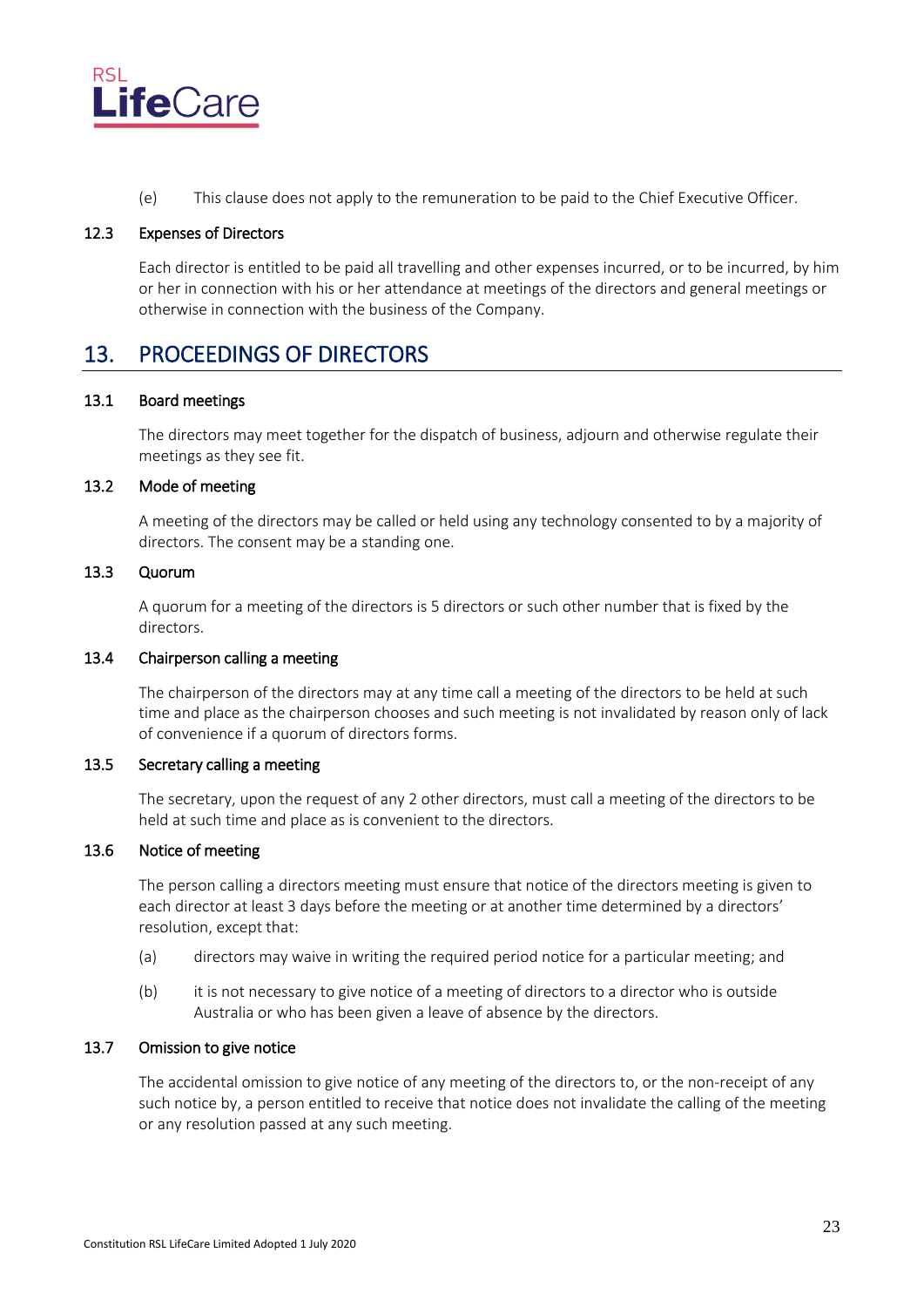

### <span id="page-29-0"></span>13.8 Appointment of chairperson

The directors may elect one of their number to be chairperson of their meetings and may determine the period for which that person is to hold that office. Such person is entitled to use the title "Chairman", "Chair" or "Chairperson". If no chairperson is elected or if at any meeting of the directors the chairperson is not present within 15 minutes of the time appointed for holding the meeting, subject to the next clause, the directors present must choose one of their number to be chairperson of such meeting.

#### <span id="page-29-1"></span>13.9 Appointment of deputy chairperson

The directors may elect one of their number to be the deputy chairperson of their meetings and may determine the period for which that person is to hold that office. Such person is entitled to use the title "Deputy Chairman", "Deputy Chair" or "Deputy Chairperson". In the absence of the chairperson at a meeting of the directors, the deputy chairperson may exercise all the powers and authorities of the chairperson.

### <span id="page-29-2"></span>13.10 Votes of directors

Questions arising at any meeting of the directors must be decided by a majority of votes cast and each director has one vote. A person who is an alternate director is entitled (in addition to his or her own vote if a director) to 1 vote on behalf of each director whom the alternate represents (as an alternate director at the meeting) and who is not personally present. If there is an equality of votes, the chairperson has a second or casting vote.

#### <span id="page-29-3"></span>13.11 Circular resolution of directors

If a majority, being at least a quorum, of all of the eligible directors have signed a document containing a statement that they are in favour of a resolution of the directors in terms set out in the document, a resolution in those terms is treated as having been passed at a meeting of the directors held on the day on which the document was signed or, if the directors sign the documents on different days, on the day on which the last director comprising a majority of the eligible directors signs unless the document, by its terms, is said to take effect from an earlier date.

#### <span id="page-29-4"></span>13.12 Signing of circular resolution

For the purposes of the preceding clause:

- (a) the "eligible directors" are all directors for the time being but excluding those who, at a meeting of directors, would not be entitled to vote on the resolution;
- (b) if a person who is not entitled to vote on the resolution signs the document, it does not invalidate the resolution if it is otherwise valid;
- (c) unless the right has been suspended by the appointer under claus[e 10.2,](#page-25-3) each alternate director may sign the document in the appointer's place if the alternate director reasonably believes that the appointer is unavailable to sign the document. An alternate director who represents more than one director may sign as many times accordingly;
- (d) an electronic transmission purporting to be signed by a director is treated as being in writing signed by such person; and
- (e) two or more separate documents containing statements in identical terms each of which is signed by one or more directors are together treated as constituting one document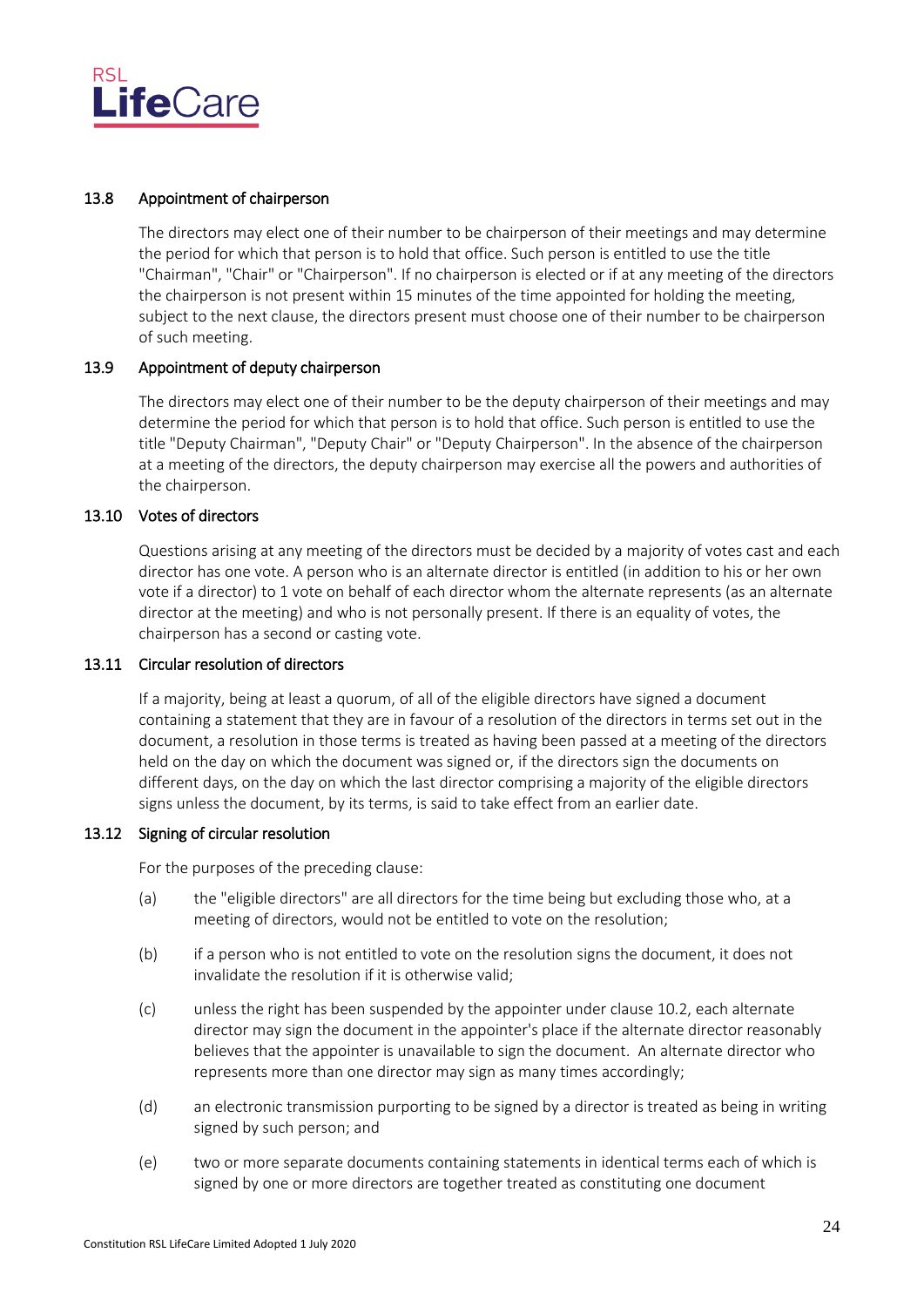

containing a statement in those terms signed by those directors on the respective days on which they signed the separate documents.

#### <span id="page-30-0"></span>13.13 Deemed minute

The document or documents referred to in the two preceding clauses are treated as constituting a minute of that meeting and must be entered in books kept for that purpose.

#### <span id="page-30-1"></span>13.14 Validity of acts of directors

All acts done at a meeting of the directors or by a person acting as a director are, even if it is afterwards discovered that:

- (a) there was a defect in the appointment or continuance in the office of a person as director or of the person so acting; or
- (b) a person acting as a director was disqualified or was not entitled to vote,

as valid as if the relevant person had been duly appointed or had duly continued in an office and was qualified and entitled to vote.

# <span id="page-30-2"></span>14. DIRECTOR'S CONTRACTS WITH COMPANY

#### <span id="page-30-3"></span>14.1 Directors contracts and conflicts of interest

In relation to director's contracts and conflicts of interest:

- (a) despite any rule of law or equity to the contrary, no director is disqualified by that office from contracting with or holding any other office under the Company;
- (b) any such contract, or any contract entered into by or on behalf of the Company in which any director is in any way interested, is not avoided;
- (c) any director so contracting or being so interested is not liable to account to the Company for any profit realised by any such contract by reason only of such director holding that office or of the fiduciary relationship thereby established;
- (d) the nature of the director's interests must be disclosed by that director at the meeting of the directors at which the contract is determined on if that interest then exists and has not been disclosed or in any other case at the first meeting of the directors after the acquisition of those interests; and
- (e) a director may not vote in that capacity in respect of any contract or arrangements in which the director is interested but may be counted, for the purpose of any resolution regarding it, in the quorum present at the meeting and may, despite that interest, participate in the execution of any instrument by or on behalf of the Company and whether through signing or sealing it or otherwise.

# <span id="page-30-4"></span>14.2 Requirement to leave the meeting

Despite anything in the preceding clause, a director's entitlement to vote, or be present, at a meeting of the directors of any director who has a material personal interest in a matter that is being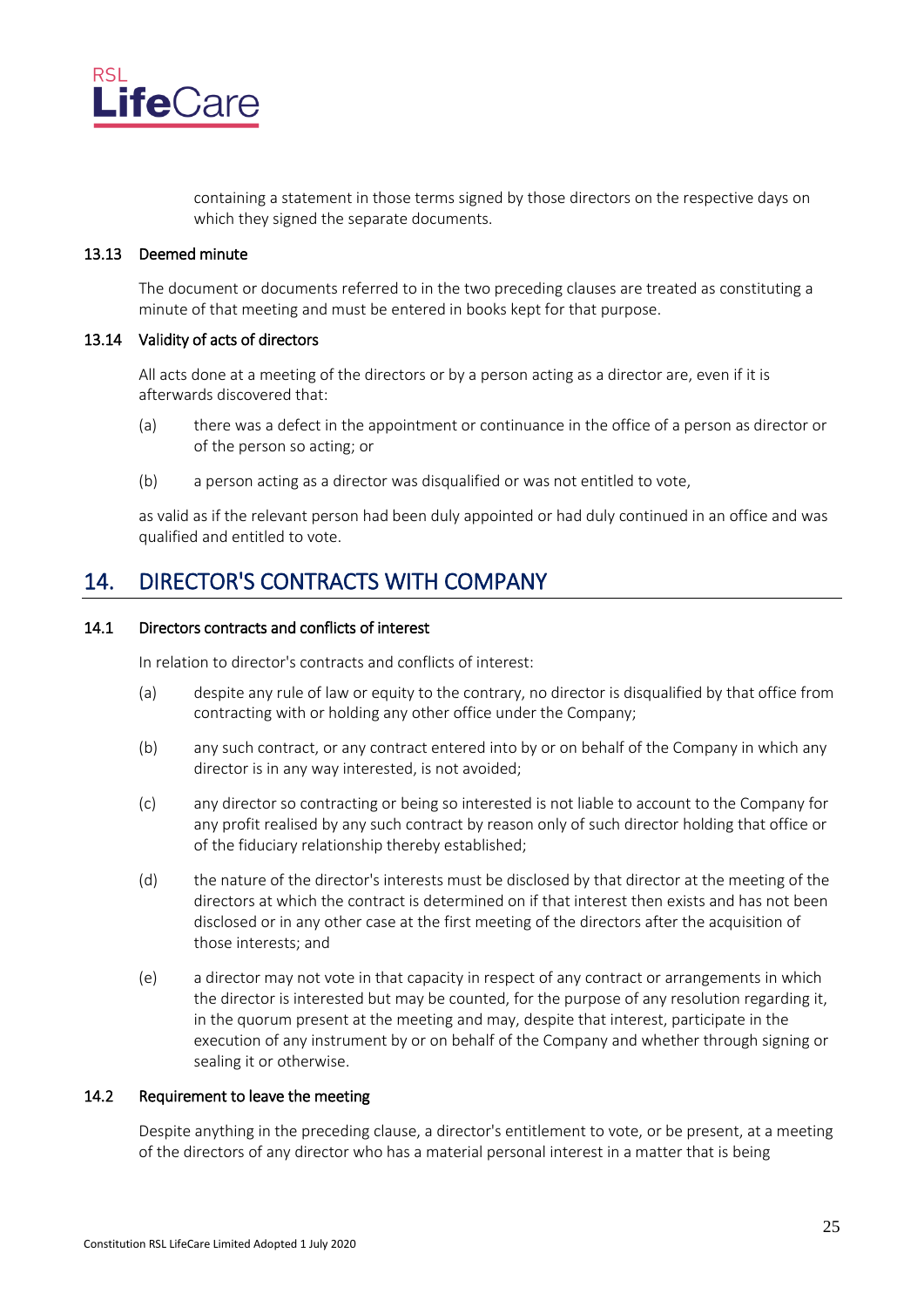

considered at the meeting is restricted in accordance with section 195 of the Corporations Act as it may apply from time to time to the Company.

### <span id="page-31-0"></span>14.3 Notice of interest

A general notice given to the directors by any director to the effect that he or she is an officer or a member of, or interested in, any specified firm or body corporate and is to be regarded as interested in all transactions with such firm or body is sufficient disclosure as required by the Corporations Act as regards such director and those transactions. After such general notice it is not necessary for such director to give any special notice relating to any transaction with such firm or body.

# <span id="page-31-1"></span>15. POWERS AND DUTIES OF DIRECTORS

### <span id="page-31-2"></span>15.1 Powers generally

Subject to the Corporations Act and to any other clauses of this Constitution, the management and control of the Company and of the business and affairs of the Company is vested in the directors who may exercise all such powers of the Company and do all such acts or things as are not by this Constitution or by the Corporations Act expressly required to be exercised or done by a general meeting. No clause adopted or resolution passed by a general meeting invalidates any prior act of the directors which would have been valid if that clause or resolution had not been adopted or passed.

# <span id="page-31-3"></span>15.2 Borrowing

The directors have the power to raise or borrow any sum of money and to secure the payment or repayment of such moneys and any other obligation or liability of the Company in such manner and on such terms in all respects as they think fit. This includes upon the security of any mortgage or by the issue of debentures or debenture stock of the Company charged upon all or any of the property of the Company (both present and future) including its goodwill and undertaking for the time being or upon bills of exchange, promissory notes or other obligations or otherwise.

# <span id="page-31-4"></span>15.3 Security

Without limiting the generality of clause [15.1,](#page-31-2) the directors have the power to make such loans to, and to provide such guarantees and security for obligations undertaken by, directors of the Company as may be permitted by the Corporations Act or by resolution of the Company in accordance with the Corporations Act.

#### <span id="page-31-5"></span>15.4 Execution of negotiable instruments

All cheques, promissory notes, drafts, bills of exchange and other negotiable instruments and all receipts for money paid to the Company may be signed, drawn, accepted, endorsed or otherwise executed as the case may be in such manner as the directors at any time determine.

#### <span id="page-31-7"></span><span id="page-31-6"></span>15.5 Official seal

#### NOT USED

#### <span id="page-31-8"></span>15.6 Appointment of attorney

The directors may at any time, by power of attorney, appoint any person or persons to be the attorney or attorneys of the Company for such purposes and with such powers, authorities and discretions (not exceeding those vested in or exercisable by the directors under this Constitution) and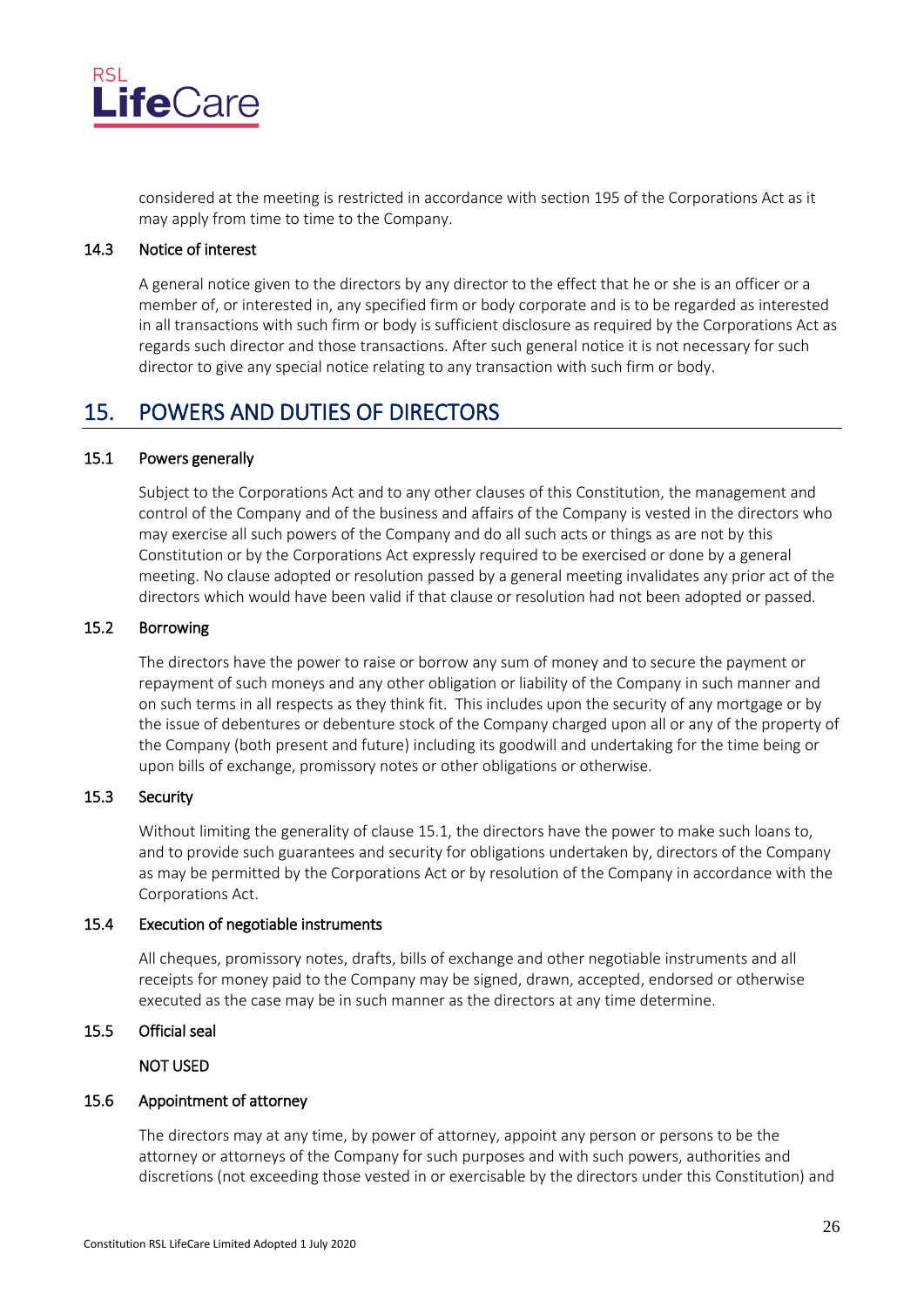

for such period and subject to such conditions as they may think fit. Any such powers of attorney may contain such provisions for the protection and convenience of persons dealing with any such attorney as the directors may think fit and may also authorise any such attorney to delegate all or any of the powers authorities and discretions vested in the attorney.

#### <span id="page-32-0"></span>15.7 Delegation

The directors may at any time confer upon any director, or such other person as they may select, such of the powers exercisable under this Constitution by the directors as they may think fit for such time and to be exercised for such purposes and upon such terms and with such restrictions as they think expedient. They may confer such powers whether collaterally with, or to the exclusion of and in substitution for, all or any of the powers of the directors in that respect. They may at any time revoke, withdraw, alter or vary all or any of such powers.

#### <span id="page-32-1"></span>15.8 Validity of acts

Despite anything contained in this Constitution, if it is found that some formality required by this Constitution to be done has been inadvertently omitted or has not been carried out, such omission does not invalidate any resolution, act, matter or thing which but for such omission would have been valid unless it is proved to the satisfaction of the directors or a majority of them that such omission has directly prejudiced any member financially. The decision of the directors is conclusive and final and binds all members.

# <span id="page-32-2"></span>16. COMMITTEES

# <span id="page-32-3"></span>16.1 Delegation to committee

The directors may:

- (a) delegate any of their powers to committees consisting of such one or more directors, as they think fit; and
- (b) establish advisory committees (or other committees not having delegated power of directors) consisting of such person or persons as they think fit.

# <span id="page-32-4"></span>16.2 Committee powers

Any committee so formed or person or persons so appointed must, in the exercise of the powers so delegated, or functions entrusted, conform to any regulations that may at any time be imposed by the directors including, without limitation, any restriction on the expenditure of a committee.

#### <span id="page-32-5"></span>16.3 Committee meetings

The meetings and proceedings of any committee consisting of 2 or more persons are governed by the clauses in this Constitution for regulating the meetings and proceedings of the directors so far as they are capable of application and not affected by any resolution or regulation made by the directors under the preceding clause.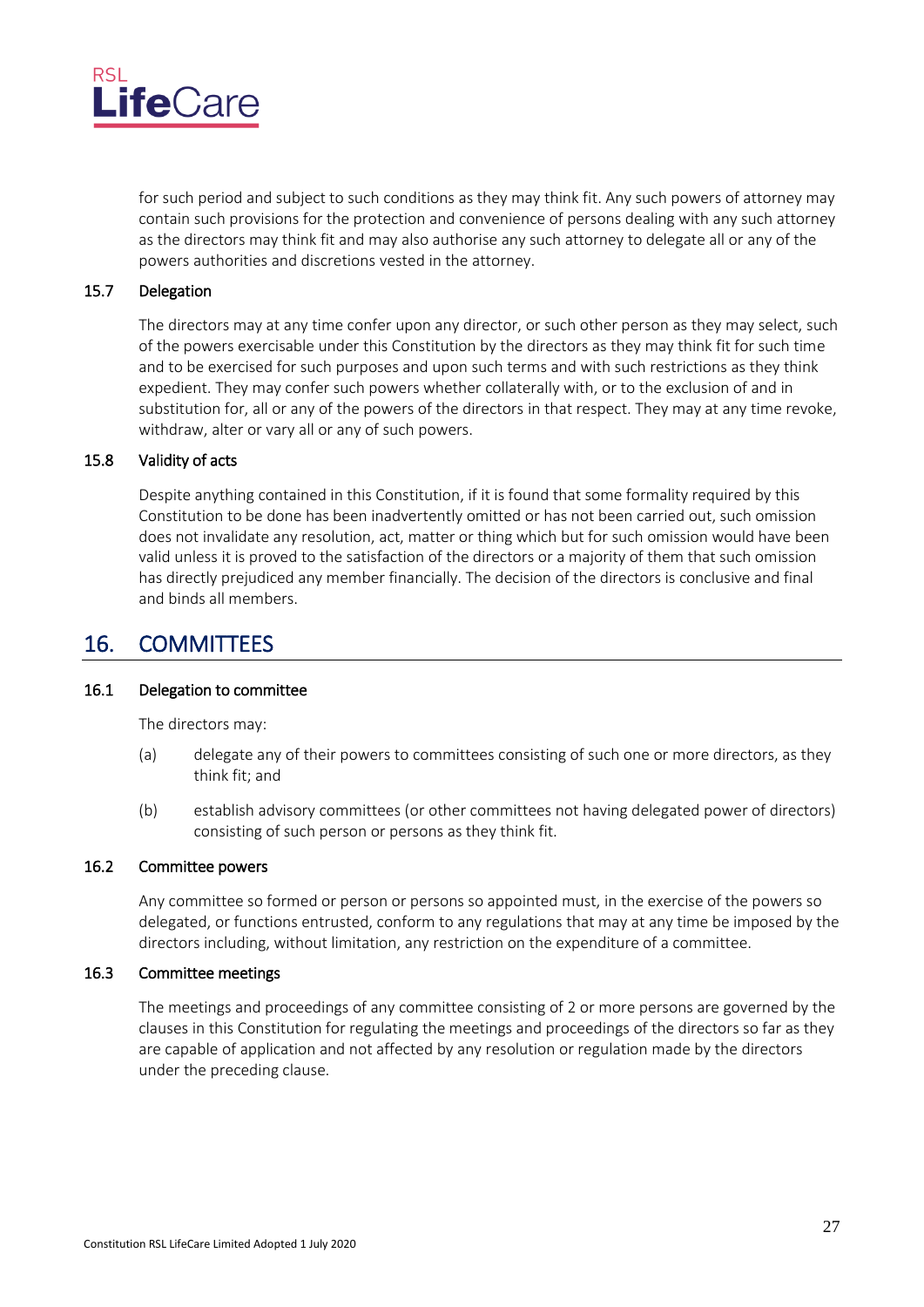

# <span id="page-33-0"></span>17. SECRETARY

# <span id="page-33-1"></span>17.1 Appointment of secretary

The secretary must be appointed by the directors and holds office until the secretary's services are terminated by the directors.

# <span id="page-33-2"></span>17.2 Duties of secretary

The secretary must perform such duties as are required of that person by the Corporations Act and the Constitution and, in addition, must perform such duties and exercise such powers as may at any time be directed by the directors.

# <span id="page-33-3"></span>17.3 Assistant secretary

The directors may also appoint an assistant secretary or assistant secretaries and temporary substitutes for the secretary. Any such assistant secretary or temporary substitute is, for the purposes of this Constitution, treated as and may fulfil the duty of the secretary subject to any limitation prescribed by the directors.

# <span id="page-33-4"></span>18. MINUTES

Any minutes of a general meeting or of the directors, if purporting to be signed by any person purporting to be either the chairperson of such meeting, or the chairperson of the next succeeding meeting, must be received in evidence without any further proof as sufficient evidence that the matters and things recorded by or appearing in such minutes actually took place or happened as recorded or appearing and of the regularity of those things in all respects and that the same took place at a meeting duly called and held.

# <span id="page-33-5"></span>19. EXECUTION OF DOCUMENTS

The Company may execute documents in accordance with section 127 of the Corporations Act.

# <span id="page-33-7"></span><span id="page-33-6"></span>20. NOTICES

# <span id="page-33-8"></span>20.1 Service of notices

Where the Constitution, the Corporations Act or other legislation require or permit a document to be served on, given, sent or dispatched to, any person, whether any such expression or any other expression is used (in this clause referred to as "served"), the document may be served on the person:

- (a) by delivering it to the person personally;
- (b) by dispatching it, whether by post, contractor, agent, electronic means or otherwise, to the address of the place of residence or business of the person last known to the person serving the document or, in the case of a member, to the address of the member entered in the register and the document, by such dispatch, is regarded as left at that address; or
- <span id="page-33-9"></span>(c) subject to the Corporations Act, by publication in a newspaper circulating generally in the State in which the registered office is located.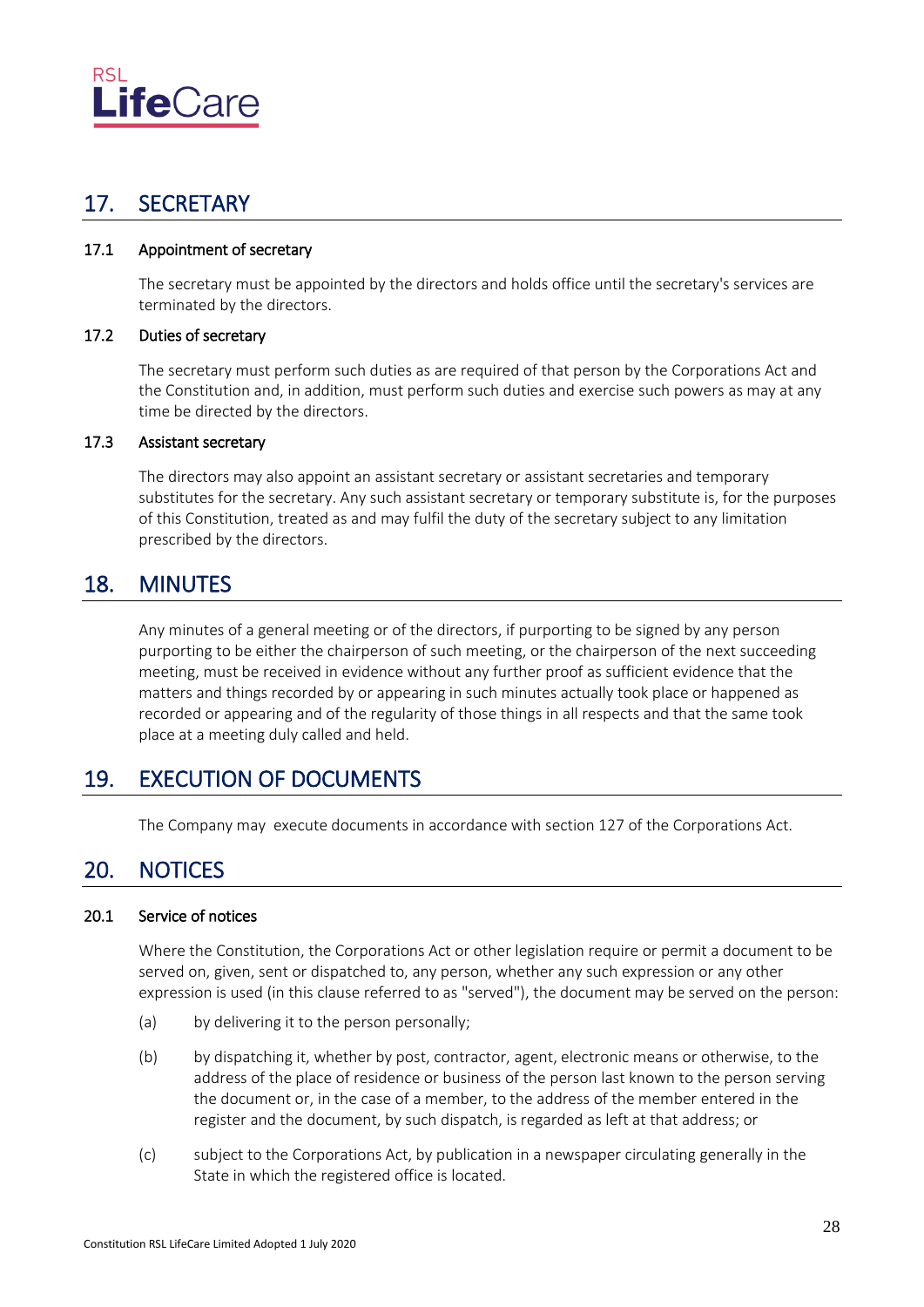

#### <span id="page-34-0"></span>20.2 Date of deemed service

A document served under the preceding clause is treated as having been duly served, irrespective of whether it is actually received:

- (a) where paragraph [\(b\)](#page-34-6) of that clause applies on the day following the day when dispatch occurred; and
- (b) where paragraph [\(c\)](#page-33-9) of that clause applies on the day the newspaper is first published.

#### <span id="page-34-6"></span><span id="page-34-1"></span>20.3 Overseas members

It is not necessary to give a notice to any member where that member's address in the register is outside Australia. Such a member may give notice to the Company specifying an address within Australia which is to be treated as the address of the member for the giving of notices. Where the Company proposes to send a notice to a member by pre-paid post and the notice is to be sent outside Australia, the Company must send the notice by airmail.

#### <span id="page-34-2"></span>20.4 Counting of days

Subject to the Corporations Act, where a specified number of days' notice or notice extending over any period is required to be given, both the day of service and the day upon which such notice will expire are included in such number of days or other period.

#### <span id="page-34-3"></span>20.5 Service on Company or its officers

Every document required to be served upon the Company or upon any officer of the Company may be served by leaving it at the registered office.

#### <span id="page-34-4"></span>20.6 Signature

The signature to any document to be given by the Company may be written, printed or stamped.

# <span id="page-34-5"></span>21. REGULATIONS

The directors may make regulations as it may deem appropriate for the proper conduct, control and management of the Company and, in particular:

- (a) the management and good governance of the affairs of the Company;
- (b) the provision of services to or on behalf of the Company and its members;
- (c) the use by or supply to members of any of the property of the Company;
- (d) the conduct of the Company's employees;
- (e) the setting apart of any part or parts of the Company's premises or properties for particular purposes;
- (f) the procedure at meetings of the Company and its committees;
- (g) the formation of any committees including the composition, terms of reference and other relevant matters of such committees;
- (h) the access of visitors to the premises of the Company;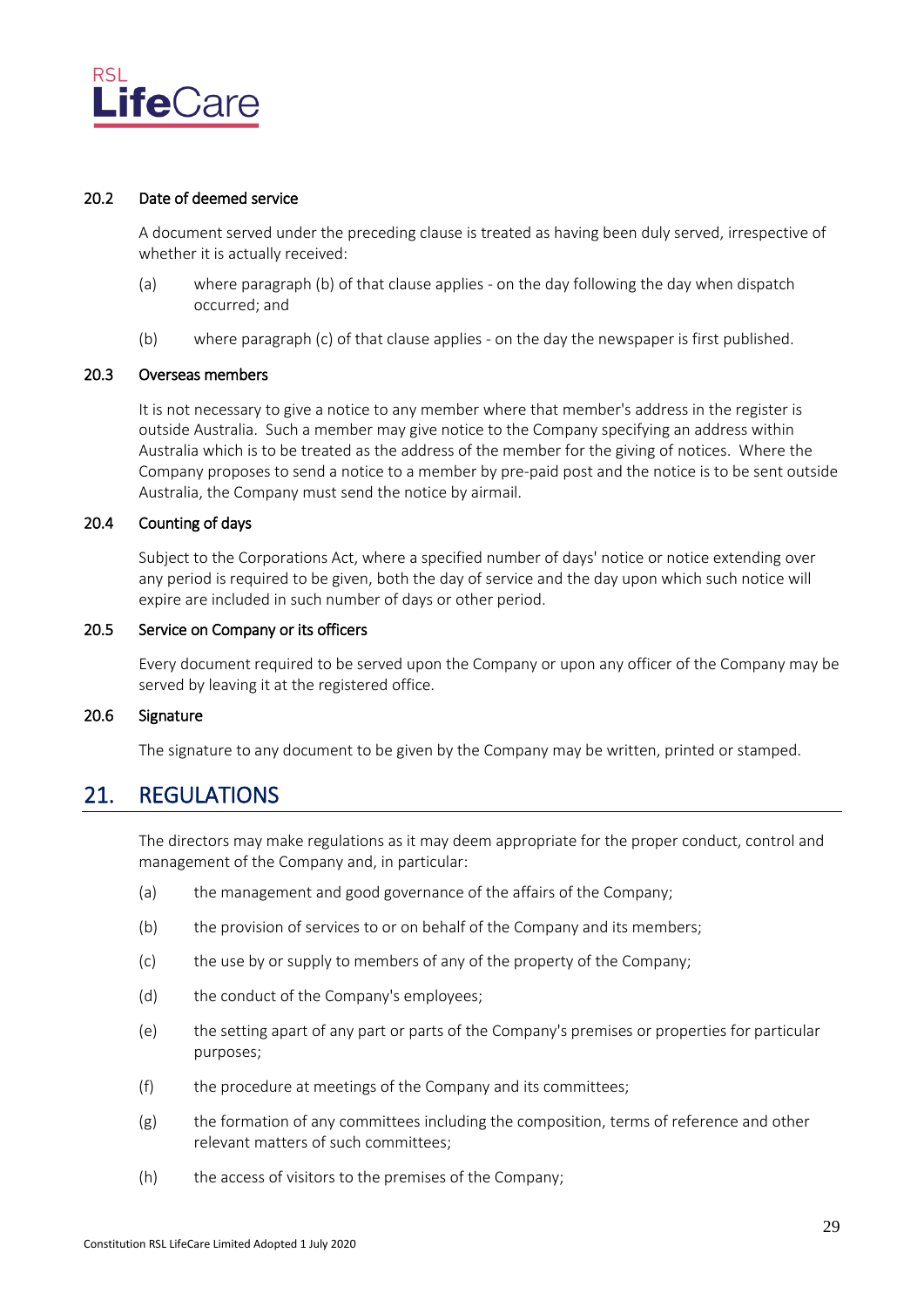

- (i) the times of opening and closing of any premises belonging to the Company or any part thereof; and
- (j) generally, all such matters as are commonly the subject matter of regulations for the proper conduct of companies similar to the Company and are not expressly dealt with in this Constitution.

# <span id="page-35-0"></span>22. DISPUTE RESOLUTION

# <span id="page-35-1"></span>22.1 Handling a dispute

- <span id="page-35-3"></span>(a) Where there is a dispute, grievance or other disagreement between a member and the Company, whether arising out of the application of these rules or otherwise (Dispute), then either party must, prior to the commencement of any proceedings in a Court or Tribunal or before any authority or board, notify the other in writing of the nature of the Dispute, and the following must occur:
	- (i) the member and the Company must in the period of 14 days from the service of the notice of the Dispute (Initial Period) use their best endeavours to resolve the Dispute;
	- (ii) if the Company and the member are unable to resolve the Dispute within the Initial Period, then the Dispute must be referred for mediation to a mediator agreed by the member and the Company and the parties must attend the mediation;
	- $(iii)$  if the disputants are unable to agree on a mediator within 7 days of the expiration of the Initial Period, the Member or the Company may request the chairperson of Resolution Institute Dispute to nominate a mediator to whom the Dispute will be referred;
	- (iv) the costs of the mediation must be shared equally between the member and the Company; and
	- (v) where:
		- (A) the party receiving the notice of the Dispute fails to attend the mediation required by clause 22.1(a[\)\(ii\);](#page-35-3)
		- (B) the mediation has not occurred within 6 weeks of the date of the notice of the Dispute; or
		- (C) the mediation fails to resolve the Dispute;

then the party serving the notice of Dispute will be entitled to commence any proceedings in a Court or Tribunal or before any authority or board in respect of the Dispute.

### <span id="page-35-2"></span>22.2 Urgent interlocutory relief

The procedure in claus[e 22.1](#page-35-1) will not apply in respect of proceedings for urgent or interlocutory relief.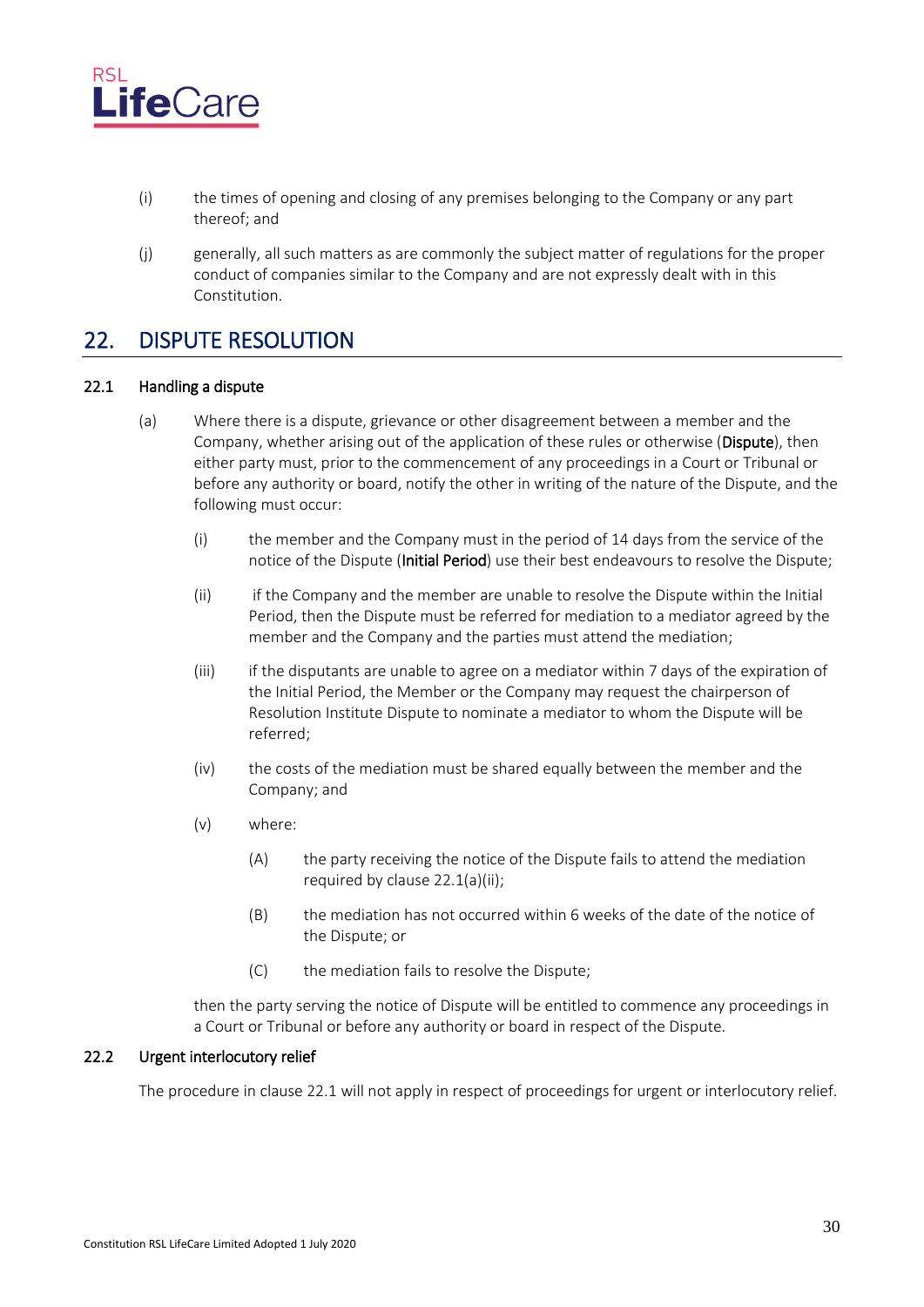

# <span id="page-36-0"></span>23. WINDING UP

## <span id="page-36-1"></span>23.1 Contribution on Winding Up and Dissolution of the Company

- (a) The Company may only be dissolved by a special resolution of the members at a general meeting or by a resolution of the Company in accordance with clause [8.11.](#page-20-6)
- <span id="page-36-4"></span>(b) If the Company is wound up:
	- (i) each member of the Company; and
	- (ii) each person who has ceased to be a member in the preceding year,

undertakes to contribute to the property of the Company for the:

- (iii) payment of the debts and liabilities of the Company (in relation to clause [23.1\(b\)\(ii\),](#page-36-4) contracted before the person ceased to be a member);
- (iv) the costs, charges and expenses of winding up; and
- (v) adjustments of the rights of the contributories among themselves,

such amount as may be required, not exceeding \$10.

# <span id="page-36-2"></span>23.2 Surplus Property on Winding Up

If the Company is to be wound up and or dissolved and there is surplus property available after all liabilities of the Company have been discharged, any surplus property must not be paid or distributed to the members. Instead, that surplus property must be given or transferred to RSL NSW provided at the time RSL NSW is a DGR. If RSL NSW is not at that time a DGR then any surplus property must be given or transferred to another DGR, as determined by RSL NSW, with similar aims and objectives to the Company.

# <span id="page-36-3"></span>24. REVOCATION

If at any time the endorsement of the Company as a DGR is revoked, any surplus:

- (a) gifts of money or property for the principal purpose of the Company;
- (b) contributions made in relation to an eligible fundraising event held for the principal purpose of the Company; and
- (c) money received by the Company because of such gifts and contributions,

shall be given or transferred to RSL NSW provided at the time RSL NSW is a DGR. If RSL NSW is not at that time a DGR then any surplus property must be given or transferred to another DGR, as determined by RSL NSW, with similar aims and objectives to the Company.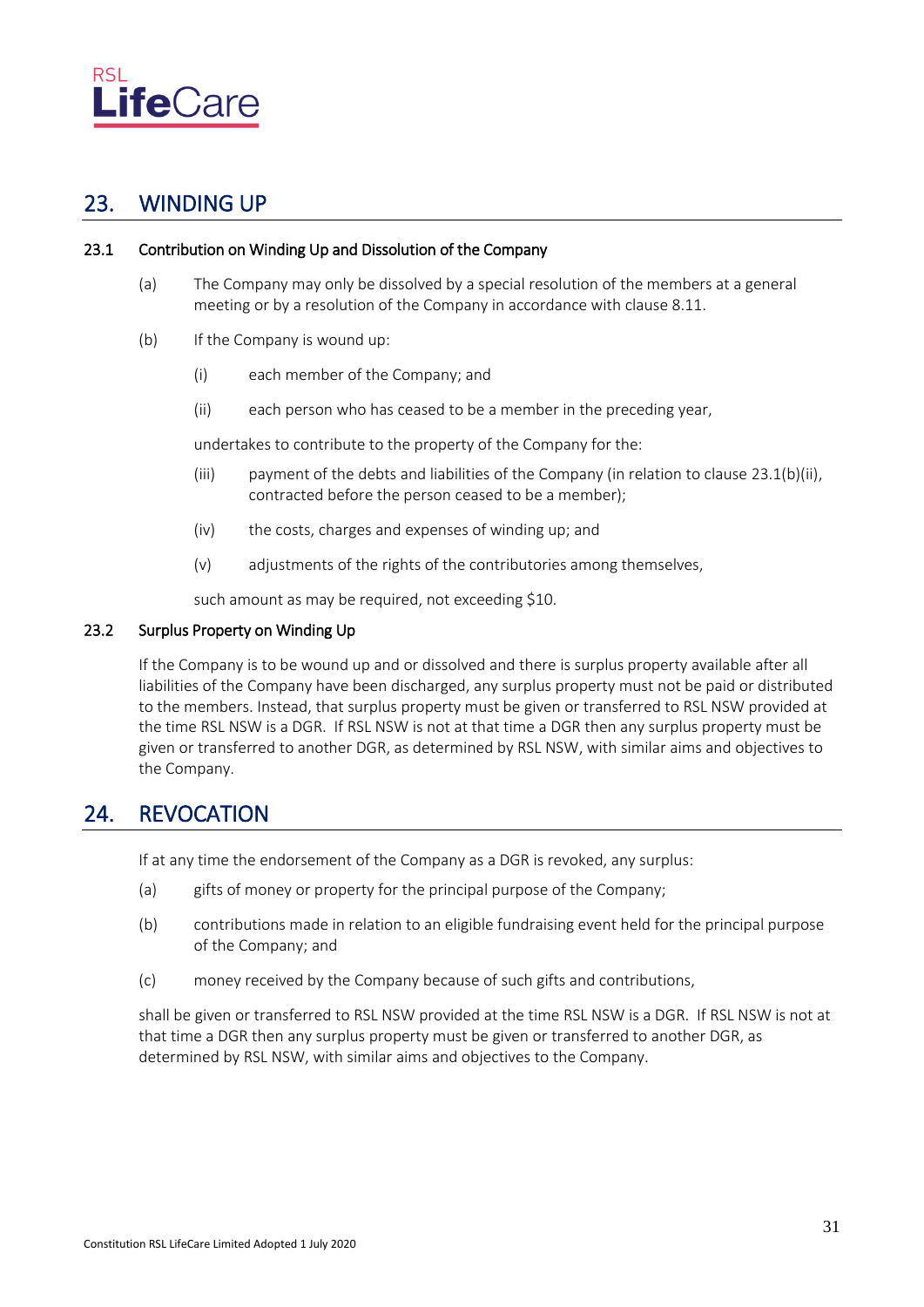

# <span id="page-37-0"></span>25. INDEMNITY

# <span id="page-37-1"></span>25.1 Indemnity for officers

The Company will indemnify any current or former director, secretary or executive officer of the Company, or of a related body corporate of the Company, out of the property of the Company against:

- (a) any liability incurred by the person in that capacity (except a liability for legal costs);
- (b) legal costs incurred in defending or resisting (or otherwise in connection with) proceedings, whether civil or criminal or of an administrative or investigatory nature, in which the person becomes involved because of that capacity; and
- (c) legal costs incurred in good faith in obtaining legal advice on issues relevant to the performance of their functions and discharge of their duties as an officer of the Company, or of a subsidiary of the Company, if that expenditure has been approved in accordance with the Company's policy,

except to the extent that:

- (d) the Company is forbidden by law to indemnify the person against the liability or legal costs; or
- (e) an indemnity by the Company of the person against the liability or legal costs, if given, would be made void by law.

### <span id="page-37-2"></span>25.2 Insurance premiums

- (a) The Company may pay, or agree to pay, whether directly or through an interposed entity, a premium for a contract insuring a person who is, or has been, a director, secretary or executive officer of the Company, or of a related body corporate of the Company, against any liability incurred by the person in that capacity, including a liability for legal costs, unless:
	- (i) the Company is forbidden by law to pay, or agree to pay, the premium; or
	- (ii) the contract would, if the Company paid the premium, be made void by law.
- (b) Any such premium paid by the Company in relation to a director will not be regarded as remuneration paid or payable to that director.

# <span id="page-37-3"></span>26. AMENDING THE CONSTITUTION

- 26.1 Subject to the provisions of clauses 26.2 -26.4, the members may amend this constitution by passing a special resolution in accordance with the Corporations Act.
- 26.2 A special resolution altering, adding to or omitting clauses [4.2,](#page-10-2) [8,](#page-19-2) [9.3,](#page-21-7) [9.4,](#page-22-0) [9.9,](#page-24-2) [23.2](#page-36-2) and this clause does not have any effect unless and until the consent of RSL NSW is obtained. Such consent must be written and given under the common seal of RSL NSW. Any such consent may be given on conditions and may be revoked at any time.
- 26.3 NOT USED